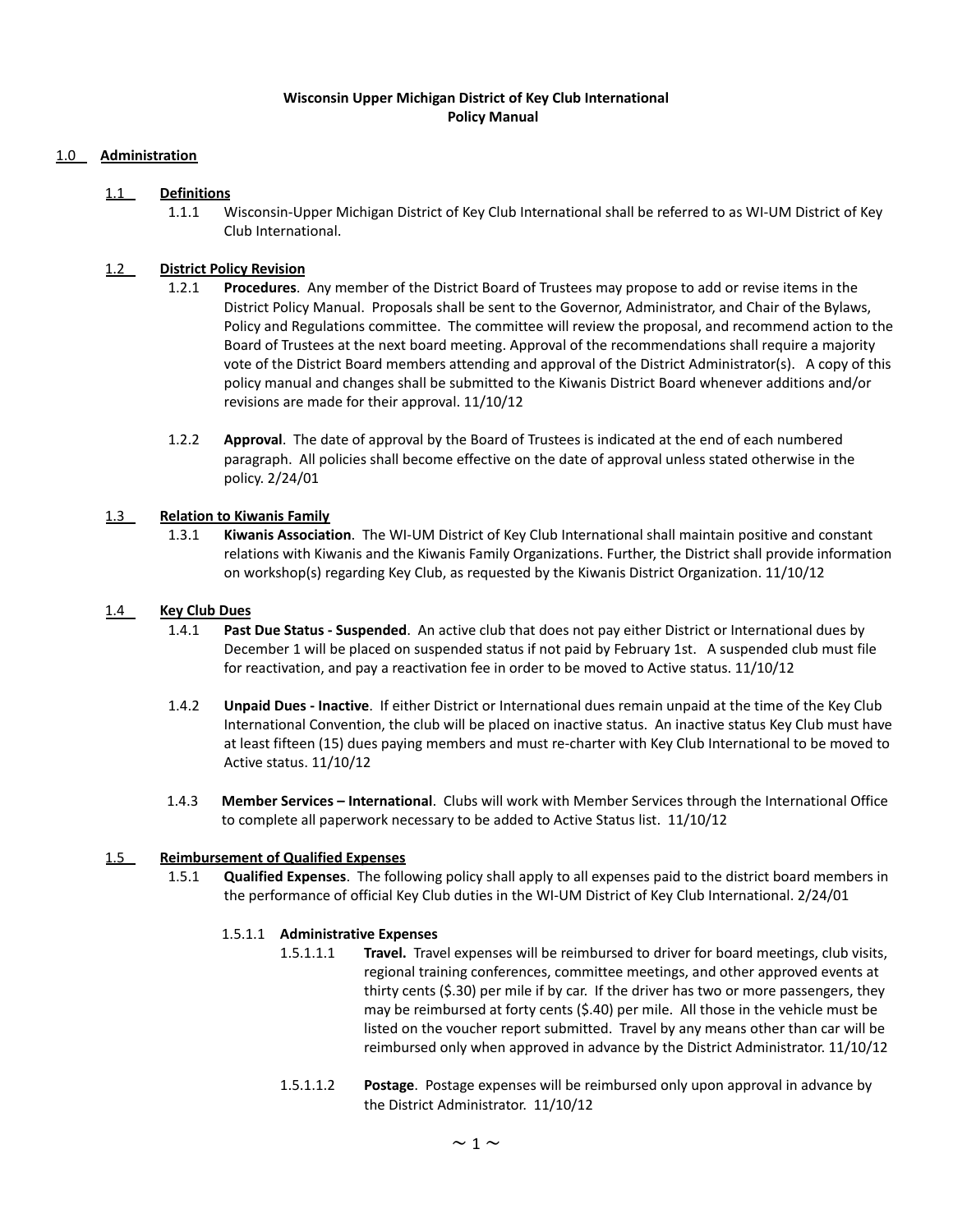- 1.5.1.1.3 **Meals**. Meal expenses to and from WI-UM District of Key Club International Board meetings will be paid via a \$7.00 per meal stipend if group meals are not provided and board member must travel more than one (1) hour. 11/10/12
- 1.5.1.1.4 **Lodging**. Lodging expenses will be paid for directly by the WI-UM District of Key Club International for district board members attending board/conference meetings. 11/10/12

## 1.5.1.2 **District Conference/Convention**

- 1.5.1.2.1 **Registration**. The convention budget will provide complimentary registration for members of the Board of Trustees provided they meet the point total for performance by the end of the year. If a board member should not meet the point total, they will pay a portion of the convention charges based on a percentage of work not completed. (See Appendix XI for point value) 11/10/12
- 1.5.1.2.2 **Lodging**. Rooms will be provided for members of the Board of Trustees from the convention budget. The District Administrator shall provide a rooming list to the hotel. 2/24/01
- 1.5.1.2.3 **Meals**. Complimentary meals will be provided for the Board of Trustees from the convention budget. 2/24/01

## 1.5.1.3 **International Convention**

- 1.5.1.3.1 **Board Members**. The WI-UM District of Key Club International shall cover the cost of one-third (1/3) of the cost of the District Tour for each board member. The remaining two-thirds (2/3) may come from personal funds, home Key Club, and/or sponsoring Kiwanis club(s). 2/24/01
- 1.5.1.3.2 **Conditions of Reimbursement**. Reimbursement of the one-third (1/3) cost of the District Tour shall be paid after the last board meeting and after review by the District Administrator. The board member must be actively serving on the board and have performed the minimum duties and responsibilities of the position he or she has been elected in order to receive reimbursement. District Board members will not be reimbursed if the cost was fully paid by Kiwanis Club(s). 11/10/12
- 1.5.2 **Reimbursement Procedure**. All expenses must be submitted on a reimbursement voucher and sent to the District Financial Advisor for approval and payment within thirty (30) days of the date that expense was incurred. Final vouchers with expenses incurred up to the District Leadership Conference/convention at the end of the term must be submitted at the pre-convention board meeting. Copies of receipts, MapQuest mileage maps, and other proof of expenses must accompany reimbursement vouchers. Vouchers will be paid within thirty (30) days of postmark on the voucher and will include an explanation of expenses paid. Vouchers will be returned unpaid if not signed by the student. Only official Key Club activities can be vouched. 11/10/12

#### 1.6 **District Budget**

1.6.1 The District Secretary-Treasurer and the finance committee, in conjunction with the Governor and District Administrator, must prepare the district budget for the following year. The district budget shall be balanced. The current district board shall present it for recommendation. The new district board shall approve it at their district officer training session. It will then be submitted to the Kiwanis District Board of Trustees for approval. 12/14/08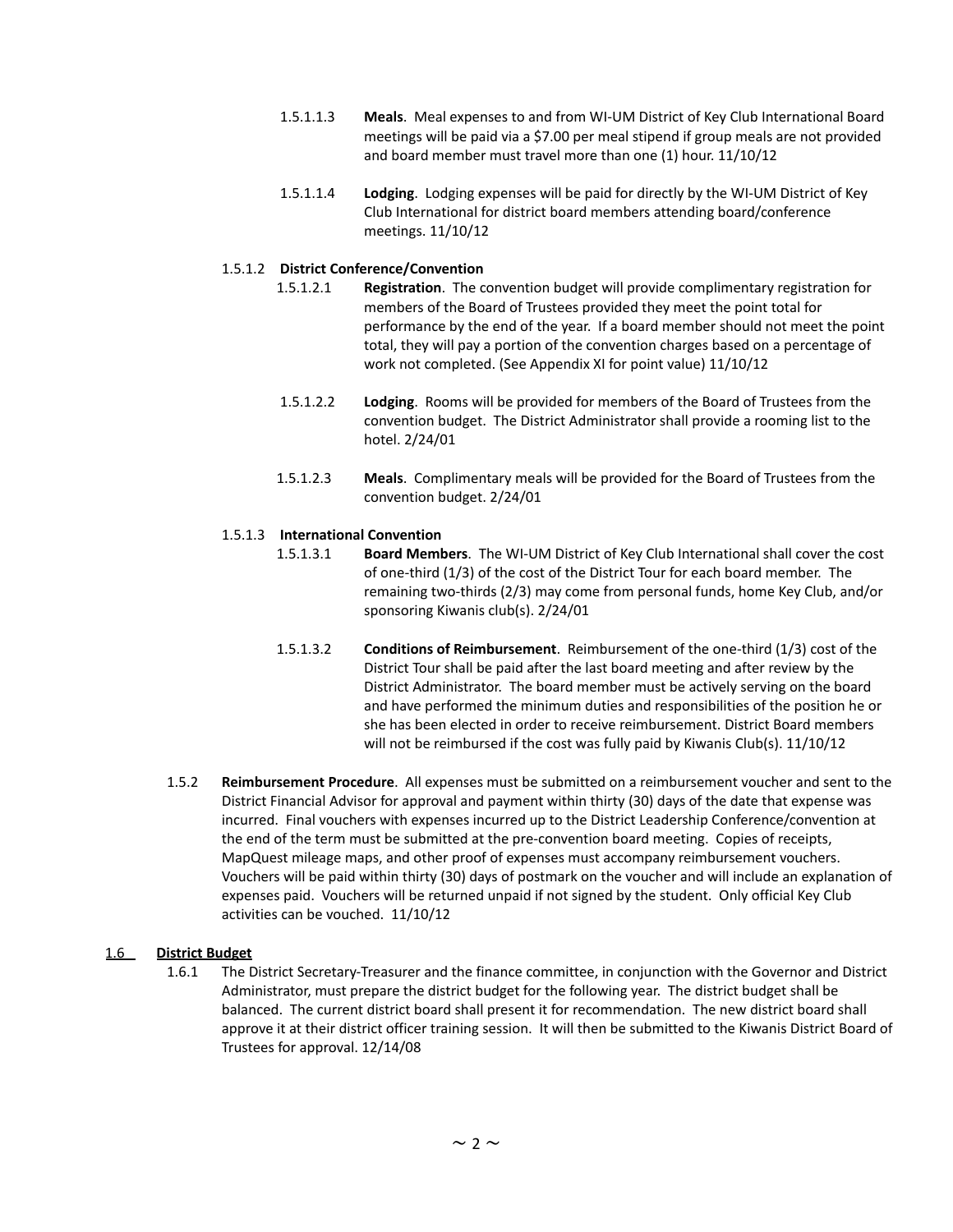## 1.7 **Invocation/Benediction**

1.7.1 At all formal meetings of the members of the WI-UM District of Key Club International the invocation or benediction is to refer to no particular religious sect or symbol. 2/24/01

## 1.8 **Travel**

1.8.1 **Permission to Travel**. WI-UM District of Key Club board members must obtain permission from the Key Club District Administrator for all travel that is paid by the Key Club District. 11/10/12

## **2.0 District Board of Trustees**

- **2.1 Members.** Each person must be active in that office. Their productivity, activity, and conduct are subject to evaluation by the District Governor and the District Administrator. 11/10/12
	- 2.1.1 **Selection of Members.** The district officers are elected or appointed to their positions in accordance with the policy manual and bylaws. The selection of persons to fill vacancies, where not covered in the bylaws, will be determined by the Governor and District Administrator(s). 2/24/01

## **2.2 Dismissal/Removal from Office.**

2.2.1 **Code of Conduct Violations.** Any District Officer violating the code of conduct shall be removed from the board and not allowed to attend the upcoming District Leadership Conference/ Convention. He or she will not be eligible for any awards or scholarships. 11/10/12

## **2.3 Executive Committee**

- 2.3.1 **Members.** The Executive Committee shall consist of the Governor, Secretary/Treasurer, Bulletin Editor, and Director of Committees. Director of Technology, District Administrator and Assistant Administrator(s) will service as ex-officio members. 11/10/12
- 2.3.2 **Executive Committee Meetings**. Meetings shall take place before all board meetings and at the discretion of the Governor or three (3) Executive Committee members with proper notice. Meetings may include guests as determined by the Governor and/or District Administrator. The Wisconsin-Upper Michigan Board is permitted to conduct business at other times without physically meeting together by any method that allows all participants to simultaneously hear each other, including teleconference and videoconference, but excluding e-mail. Participation in such a meeting shall constitute attendance. Normal board meeting rules and processes apply. Any votes taken should use the roll-call method to ensure accuracy; however, only adoption or failure must be included in the meeting minutes. If written votes are desired, they may be made by e-mail, fax, or postal mail within a designated period of time determined by the board. 8/3/13
- 2.3.3 **Duties**. Duties shall include adequate preparation for upcoming board meetings, officer evaluation, the preparation of new business for the board, and work that does not fall under the jurisdiction of any standing committee. The Secretary-Treasurer must record minutes of these meetings. 11/10/12

## **2.4 Requirements of the Board of Trustees**

- 2.4.1 **Attendance.** All members of the Board of Trustees must attend the following unless excused by the Governor and District Administrator.
	- District Leadership Conference/Convention at the beginning and end of the term
	- All official meetings of the Board of Trustees
	- The International Convention and respective District Officer workshop.
	- Training Conferences for District Club Officers.
	- Other District Events as stated in individual officer Service Agreements.

## 2.4.2 **Meetings.**

2.4.2.1 **Invitations**. There shall be a standing invitation to attend all meetings of the board issued to the Kiwanis Key Club Committee, Kiwanis Liaison, Kiwanis District Sponsored Youth Chair, the Kiwanis District Governor, and the Kiwanis District Governor-Elect. 11/10/12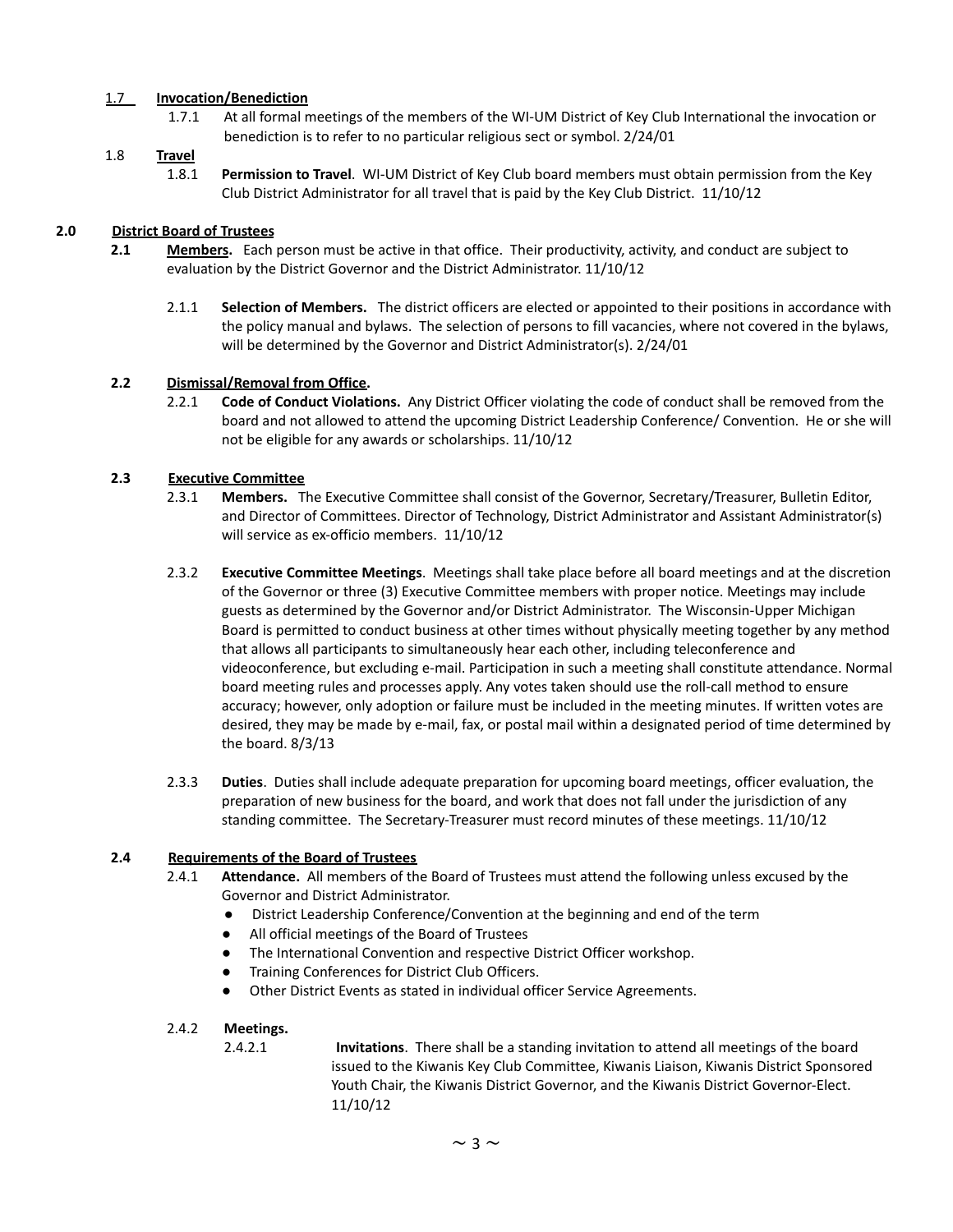- 2.4.2.2 **Time and Location**. The general times and locations of the meetings of the district board are prescribed below. The exact time and locations are subject to the mutual agreement of the Governor and the District Administrator. 2/24/01
- 2.4.2.3 **Official Board Meetings**. The district board shall hold no less than four official board meetings during the administrative year. These four meetings should be:
	- **Spring Board Meeting**
	- Summer Board Meeting
	- **Winter Board Meeting**
	- Pre-District Leadership Conference board meeting at the end of term of office. 11/10/12
- 2.4.2.4 **Electronic Board Conferences**. The district board shall also hold at least three board conferences as determined by the District Governor and approved by the District Administrator(s). 11/10/12
- 2.4.2.5 **Other Meetings**. Other meetings may be held at the discretion of the Governor and District Administrator. 2/24/01
- 2.4.2.6 **New Board Training/Board Retreat.** A training weekend will be scheduled following election and appointment of the District Board of Trustees. 11/10/12
- 2.4.2.7 **Code of Conduct** A curfew from midnight to 5am will be enforced. Unnecessary noise at any hour is prohibited. All board members must follow the signed Code of Conduct Form. 11/10/12
- 2.4.2.8 **Agenda.** The official agenda of all official board meetings and conferences shall be written by the District Governor in conjunction with the District Administrator(s). The agenda will be distributed to the District Board no later than fourteen (14) days prior to a meeting. 11/10/12
- 2.4.3 **Service Agreement.** All District Board members will be provided with a Service Agreement stating duties and responsibilities. The board member must have the Service Agreement signed by all parties and submitted to the District Administrator(s) no later than the New Board Training Weekend. If appointed, the Service Agreement will be signed and submitted within (30) days of acceptance of appointment. (See Appendix II - VIII) 11/10/12

## **2.5 Committee Structure**

- 2.5.1 **Standing Committees/Committee Directives**. The District standing committees may be as follows. Leadership of all District Committees will be at the discretion of the Director of Committees. All Committee Chairpersons will be appointed after review of application and an interview. The Director of Committees in conjunction with the District Governor and approved by the District Administrator(s) shall appoint District Chair Members to sit on as non-voting members of the District Board. 11/10/12
	- 2.5.1.1 Awards
	- 2.5.1.2 Bylaws, Policies and Regulations
	- 2.5.1.3 Club and Member Services
	- 2.5.1.4 Club Building and Reactivation
	- 2.5.1.5 Finance
	- 2.5.1.6 K-Family and Public Relations
	- 2.5.1.7 Major Emphasis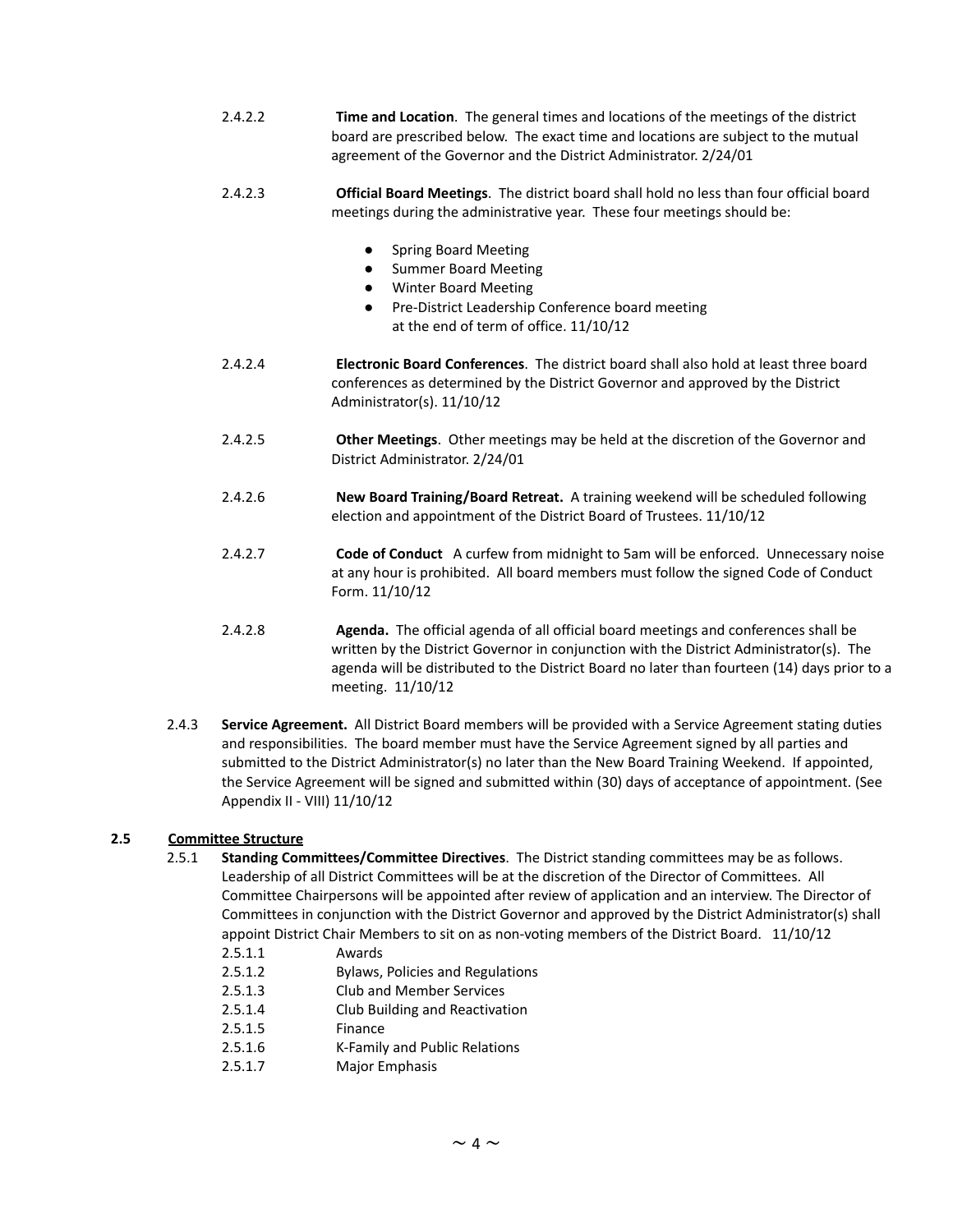2.5.2 **Chair Duties**. The chair should become familiar with the directives and requirements of the committee as well as all materials, information, and issues that the committee will work with. The chair shall submit a monthly committee report each month to the Executive Committee. 11/10/12

## **3.0 District Leadership Conference/Convention**

- **3.1 Elections**. The House of Delegates at District Leadership Conference/Convention shall elect the Governor, Secretary-Treasurer, and Bulletin Editor; along with other board positions as deemed necessary per the District Bylaws. The House of Delegates may also endorse candidates for international office. The following committees shall be enacted at District Leadership Conference/Convention to assist in the election of said officers. 11/10/12
	- 3.1.1 **Elections Committee**. The Governor before District Leadership Conference/ Convention shall appoint the elections committee. This committee shall have representatives from the WI-UM Key Club District Host School. No member of the Elections Committee shall be a candidate for District Office. No member of the Elections Committee shall serve concurrently as a member of the Credentials Committee. The chair shall be appointed by the Governor and shall preside at all meetings of the Elections Committee. The Governor shall serve as an ex-officio member of the committee. The committee shall assume all responsibilities as outlined by the District Administrator(s). 11/10/12
	- 3.1.2 **Credentials Committee**. The Governor before District Leadership Conference/ Convention shall appoint the Credentials Committee. This committee shall have representatives from WI-UM District Host School. No member of the Credentials Committee shall be a candidate for District Office. No member of the Credential Committee shall serve concurrently as a member of the Elections Committee. The Governor shall serve as an ex-officio member of the committee. The committee shall assume all responsibilities as outlined by the District Administrator(s). 11/10/12
- **3.2 Candidates.** Any person who is a member in good standing in a Key Club of the WI-UM District may be nominated for an executive office at District Leadership Conference/ Convention or for international endorsement. No member shall be a candidate that is eligible for graduation before the next succeeding convention. To seek candidacy for an executive or international office, the member must file the Intent to Run form with the District Administrator. All members who seek executive office must also file a signed Service Agreement with the District Administrator for the office they wish to hold. This form must have all required signatures by 2pm on the second day of District Leadership Conference/Convention. In order to caucus and run for an executive office or endorsement for international office, each candidate must be certified by the Credentials Committee, the District Administrator, and the Governor as an official candidate. The District Administrator will call the parents of students wishing to run off the floor for office at District Leadership Conference/ Convention to receive appropriate permission. Failure to obtain this certification will forfeit the right to run for an office. 11/10/12
	- 3.2.1 **Nominations**. At the opening session at the Annual District Leadership Conference/ Convention, all candidates for executive office or international endorsement may be nominated. The Governor shall open the floor for nominations for the position of Governor, followed by Secretary-Treasurer, Bulletin Editor, and the positions of International President Endorsement, International Vice President Endorsement, and International Trustee endorsement. The Governor shall ask if there are any nominations for each office. All members seeking the office open for nominations must proceed to a microphone located in the room. Members must be nominated by a member in good standing within the district and seconded by a member in good standing of the district. The chair must first recognize the nominator. The nominator must first state his/her full name, home club, who they are nominating, and what position the nomination is for. The member who seconds the nomination must do the same. The Secretary-Treasurer must record all information to ensure it is correct. The candidate nominated and seconded must then proceed to either decline or accept the nomination. If one candidate or no candidate is nominated for an office, the floor shall be open until the noon luncheon session for that specific office. If no member is nominated by the noon luncheon, nominations for that office shall be closed. If there are two or more candidates for a specific office, the floor shall be closed by the Governor at the opening session after every interested member has been nominated. 11/10/12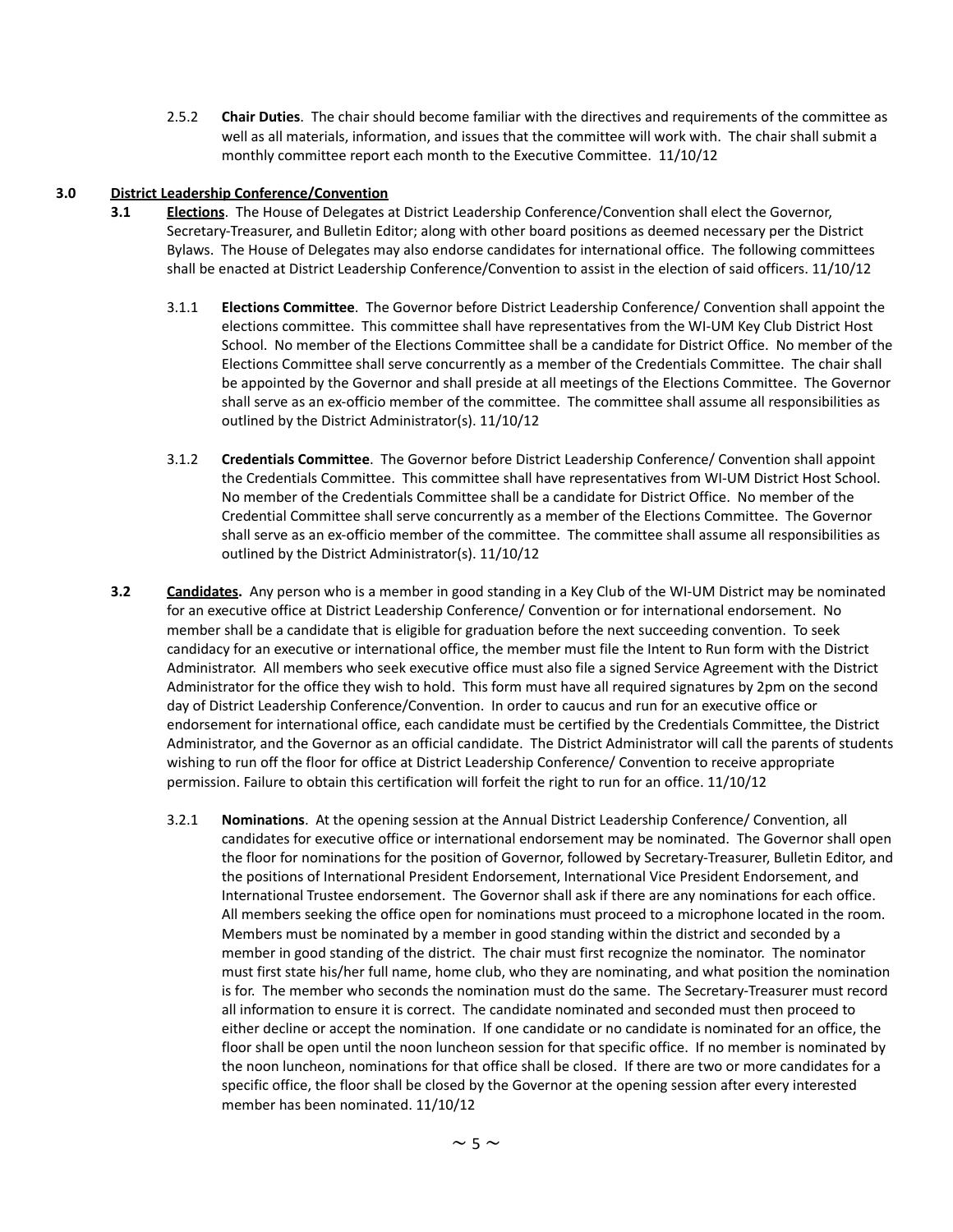- **3.3 Nominating Conference**. The nominating conference shall nominate for the House of Delegates two (2) candidates for each office where there are more than 2 candidates running. 11/10/12
	- 3.3.1 **Members**. The nominating conference shall be composed of three (3) members from each division and all district board members. Members from each division shall be chosen by their division at a session of the divisional caucus. Each Lieutenant Governor shall report the names of the elected nominating conference members to the Governor, Secretary-Treasurer, and District Administrator before the nominating conference. 11/10/12
	- 3.3.2 **Officers**. The Governor shall serve as presiding officer of the nominating conference and the Secretary-Treasurer shall record all actions taken by the conference. 7/20/02
		- 3.3.2.1 **Procedure**.
			- Only the office in which there are more than two (2) candidates shall be open for voting. All candidates for that office(s) must be present for the nominating conference. Each candidate shall be introduced to the nominating conference, yet will not be able to speak to the conference.
			- **•** The elections committee shall distribute all ballots to each member of the nominating conference. Each delegate shall be entitled to one (1) vote for each office in which there are more than two (2) candidates.
			- In the event that a ballot is marked for more than two (2) candidates per office or no marking is apparent, the ballot shall not be counted and it shall be considered null and void. All ballots shall be collected by the Elections committee and shall remain in the committee's custody until they are counted and destroyed. Only members of the Election committee shall count the ballots. The number of ballots must match the number of members admitted into the nominating conference. If this match does not occur, the members must be counted again and the ballot procedure must be repeated. The two (2) candidates that have the highest number of votes shall be announced. The ballots shall then be destroyed. If there is a tie between three (3) or more candidates, the election of that office shall be open to the entire House of Delegates. 11/10/12
- **3.4 Caucuses**. Caucus is provided so that the members of the district have the opportunity to question and evaluate the candidates' performance and qualifications to serve as an officer for this district. The caucus shall be presided over by current District Board member(s). Those conducting the caucus shall abide by the following rules. 11/10/12
	- 3.4.1 **Explanation of Procedure**. The following rules for attending members shall be thoroughly explained before the first candidate enters the caucus room. The presiding officer shall clarify any questions from the floor regarding caucus conduct during this time.
		- 3.4.1.1 **Rules for Caucus Attendees**. All Key Club members reserve the right to question candidates for executive office. All members asking questions must rise, state their name and home club before continuing. Attending adult advisors and chaperones do not reserve the right to address candidates or the caucus. Absolutely no hazing shall take place at any time. Hazing is hereby defined as harassment of candidates, badgering, and any physical contact. Questions must pertain specifically to the candidates' qualifications and his/her knowledge of Key Club. Members shall be provided with, but not limited to, acceptable questions in the District Leadership Conference/Convention program. Questions shall not include references to race, gender, sexual orientation, national origin, creed, religion, political alliances, and/or anything unbecoming a Key Clubber. No negative actions by attendees shall be permitted. There shall be no binding obligation on a candidate that is to be enforced outside the caucus.
		- 3.4.1.2 **Dismissal of Attendees**. When it is apparent that any of the aforementioned rules have been violated, the presiding officer shall remove the attendee(s) and report the name(s) and home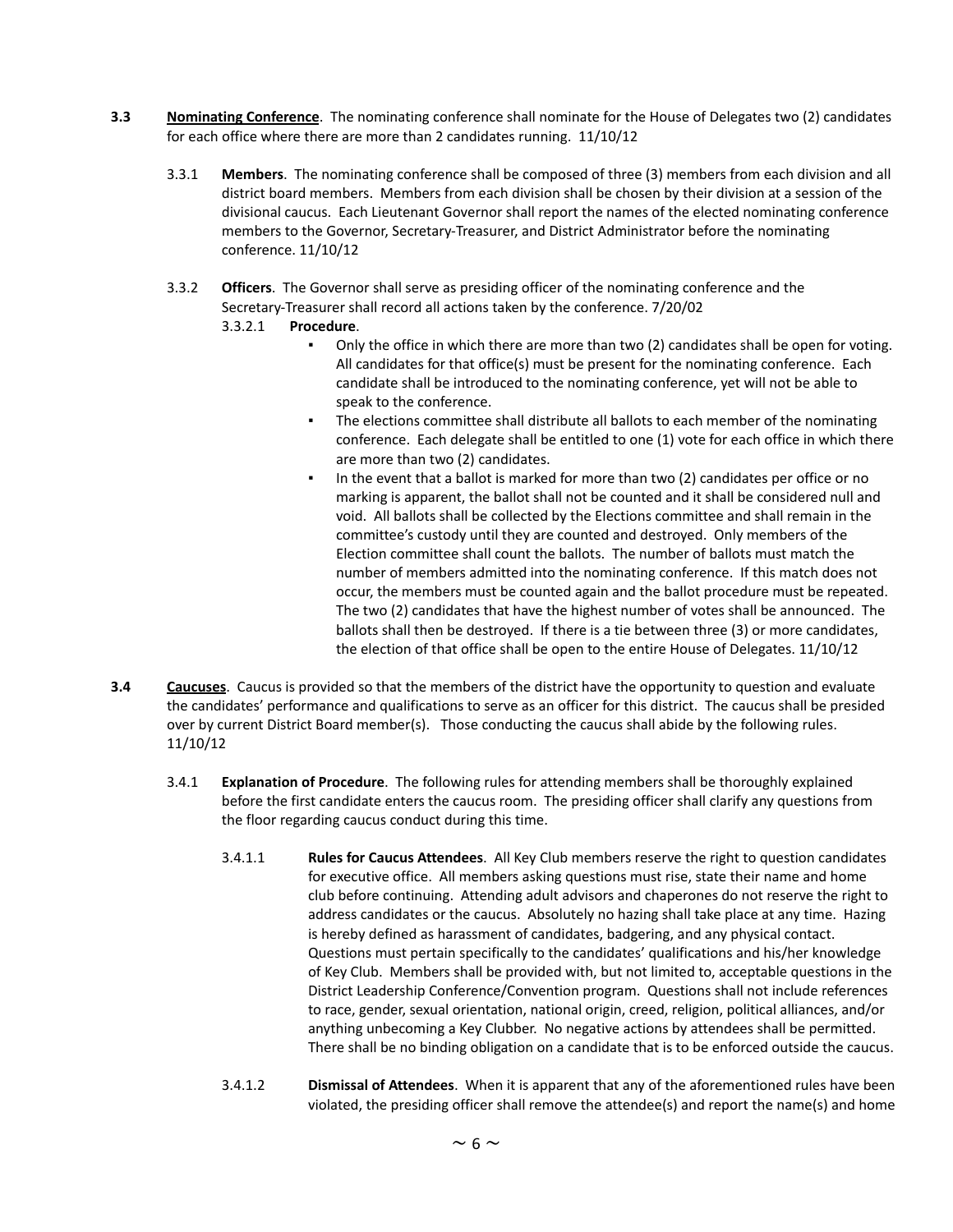club(s) to the District Administrator/Assistant Administrator and the Board of Trustees for further disciplinary action. 12/14/08

- 3.4.1.3 **Attendance**. All attendees of the Wisconsin-Upper Michigan District Leadership Conference/Convention are required to attend any/all caucus sessions conducted. 11/10/12
- 3.4.2 **Recognition of Speakers**. The presiding officer shall have the sole discretion of recognizing each speaker from the floor. The presiding officer must provide an equal opportunity for all caucus members to ask questions. All questions shall be conducted in an orderly fashion, and the presiding officer shall be responsible for maintaining this order.
- 3.4.3 **Recognition of Candidates.** Candidates must have a Key Club member from the district to escort him or her to each caucus room. Upon arrival at each caucus room, the escort must present his or her candidate to the caucus by asking permission from the presiding officers for the candidate to enter. Following approval from the presiding officers, the candidate will be recognized to speak for a total of five (5) minutes for presentation of his or her platform and ideas for the future of this district and organization and questions from the floor. The presiding officers must keep track of time and signal the candidate when time has diminished. 11/10/12
	- 3.4.3.1 **Schedule**. Candidates are expected to follow the caucus time schedule provided by the Parliamentarian. Each candidate will be given a total of five (5) minutes in between visits. In order to allow candidates to remain on schedule, presiding officers shall be responsible for adhering to the assigned schedule. 11/10/12
- 3.4.4 **Conduct**. Those members conducting the caucus must maintain order, dignity, and a high level of professionalism. They shall not be permitted to speak publicly or privately for or against a candidate seeking office at any time during convention. This includes, but is not limited to, inside jokes, snide remarks, prior work performance, character traits, physical appearance, and/or anything else unbecoming of a Key Clubber. 7/20/02
- 3.4.5 **Violations.** Any member of a divisional caucus may report violations of the rules mentioned above to a member of the Executive Committee at any time during District Leadership Conference/Convention. If the violation is presented to the caucus, a motion may be made during caucus to remove the presiding officer. A majority vote shall remove the presiding officer, and another attending Board member shall act as the presiding officer. If the violation is presented to the Executive Committee concerning the conduct of the presiding officer, the Executive Committee shall reserve the right to refuse any reimbursement for the International Convention from the prior year or any other course of action deemed necessary with prior approval of the District Administrators. 11/10/12
- **3.5 House of Delegates**. The House of Delegates shall have the power to elect the Governor, Secretary-Treasurer, and Bulletin Editor and any other position per the District Bylaws, for the following term. The House shall also have the power to endorse candidates for International office. The House shall also have the power to amend the District's bylaws. The House shall also have the power to enact resolutions pertaining to this organization. 7/20/02

## 3.5.1 **Attendance**

3.5.1.1 **Membership**. The House of Delegates shall consist of all voting delegates, two (2) delegates elected from each club in good standing in attendance and delegates-at-large. All delegates and delegates-at-large must be certified by the Credentials Committee and must provide the required certification material as determined by the District Board of Trustees upon entry. All certified delegates must be counted by the Credentials Committee and be reported to the House before the election of candidates occurs. 11/10/12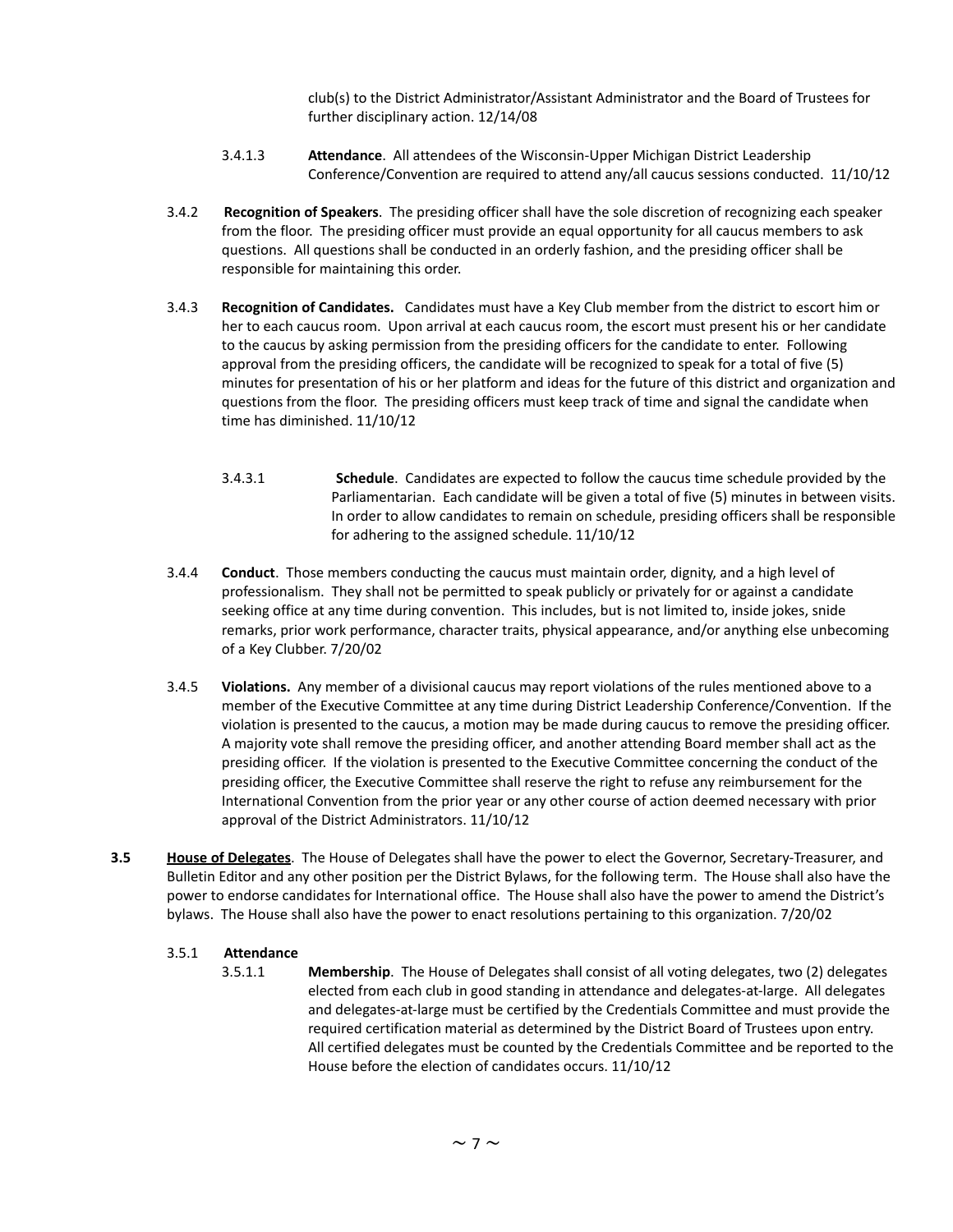- 3.5.1.2 **Spectators.** A gallery of spectators shall be provided which shall be separate from the delegate seating area. Non-delegate Key Club members and adults will be allowed to view the House of Delegates, and remain quiet at all times. If they fail to do so, the chair may order the removal of these members from the House chambers. The International Trustee or international representative may be seated at the head table, yet he/she shall serve as a non-voting member of the delegation. 11/10/12
- 3.5.1.3 **Entry/Exit**. Any delegate wishing to exit the House chambers shall surrender their ballot to a member of the Elections committee. The ballot will be returned upon re-entry. Entry/exit of spectators shall only be allowed during periods between candidate presentations. No delegate shall be admitted to the House of Delegates following the call to order by the chair. 7/20/02
- 3.5.1.4 **Procedure**. The House of Delegates shall follow the order of proceedings submitted to each delegate upon entry.
- 3.5.2 **Chair.** The Governor shall preside at the House of Delegates as chair. If the Governor cannot fulfill his/her duties at the House of Delegates, he/she shall appoint a qualified member of the district board to preside as chair during his/her absence. The chair shall not vote on matters unless there is a tie. 7/20/02
- 3.5.3 **Secretary-Treasurer**. The Secretary-Treasurer shall take minutes and record all action taken by the delegates. He/she shall be entitled to the full membership of a delegate-at-large. If the Secretary-Treasurer cannot fulfill his/her duties at the House of Delegates, the Governor shall appoint a qualified member of the District Board of Trustees to act as Secretary-Treasurer and fulfill all prescribed duties. 12/14/08
- 3.5.4 **Chair of the Bylaws, Policies, and Regulations Committee**. The Chair of the Bylaws, Policies and Regulations Committee shall be in attendance at the House of Delegates. He/she shall present all proposed amendments to the delegation. He/she shall not speak for or against any amendment within the House chambers. If he/she is a member of the District Board of Trustees, he/she shall be entitled to the full membership of a delegate-at-large. 7/20/02
- 3.5.5 **Speech of Candidates**. When called upon by the chair, a member of the Elections Committee shall escort each candidate into the chamber; unless he or she is a delegate. After speaking, all candidates who are not delegates may be seated in the gallery. Candidates who are certified delegates or delegates-at-large shall be admitted into the designated seating of the delegates and shall be entitled to all rights and privileges of a delegate. Each candidate may address the House of Delegates for one (1) minute. During this time, each candidate shall restate their name, home club, position he/she is running for, and any other information the candidate deems necessary for the delegation. 11/10/12
- 3.5.6 **Elections of Executive Candidates**. The Elections Committee shall distribute all ballots to each delegate. Each delegate shall be entitled to one vote for each office. In the event that a ballot is marked for more than one candidate per office, the ballot shall not be counted and it shall be considered null and void. All ballots shall be collected by the Elections Committee and shall remain in the committee's custody until they are counted and sealed in an envelope. Only members of the Elections Committee shall count the ballots. The number of ballots must match the number of delegates. If it does not, then the ballots must be counted over again until they do match. The candidate who receives a majority of the votes shall be declared the winner. The results shall be placed in individually sealed envelopes and be submitted to the person announcing the result at the time of the announcement. The ballots shall then be kept by the District Administrator for the time of one administrative year. 11/10/12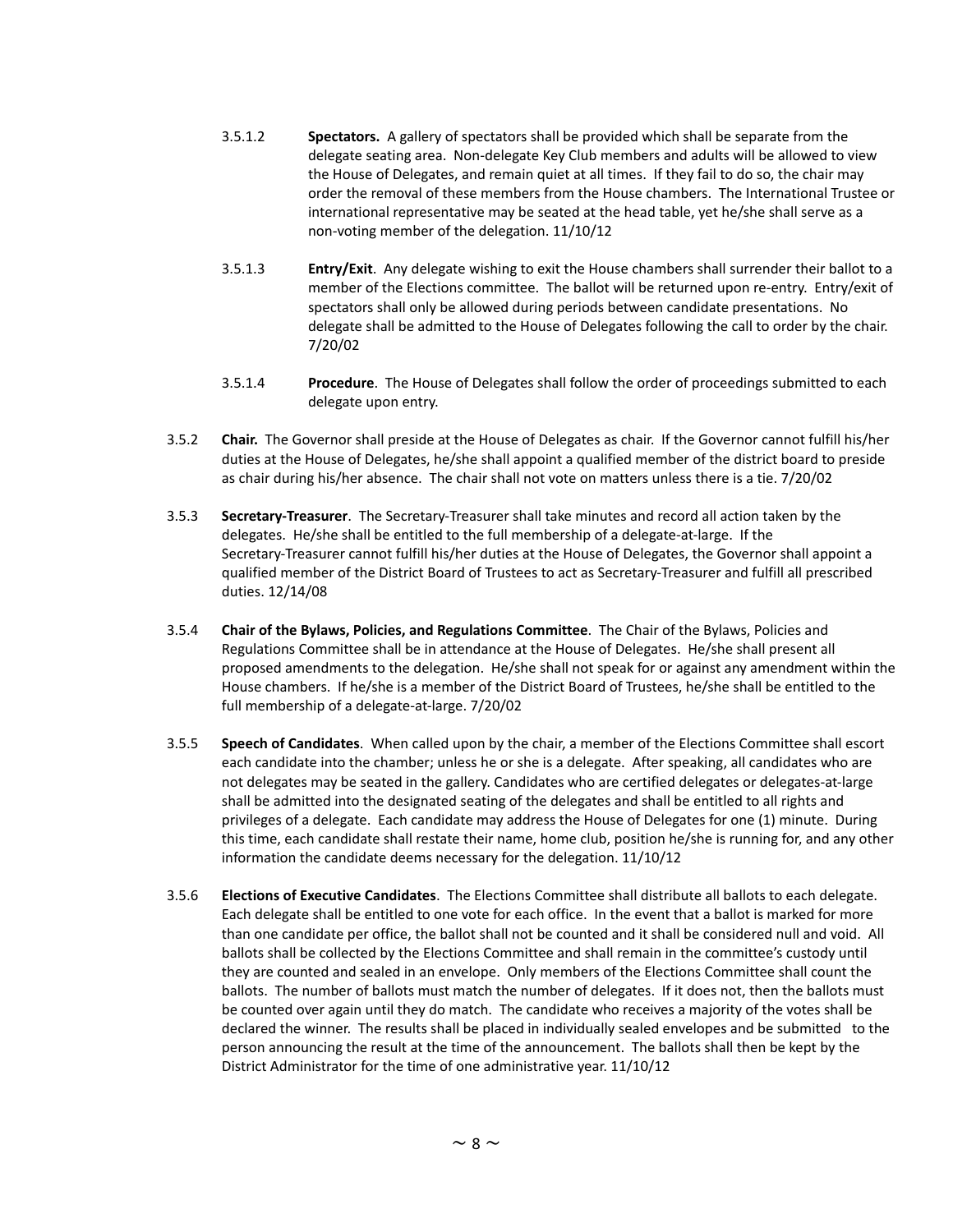- 3.5.7 **Endorsement of Candidates.** Each delegate shall also be entitled to vote for as many candidates for Trustee as they wish. The two (2) candidates with the most votes shall be endorsed for International Trustee if both candidates received at least a majority of the Trustee votes. If only one (1) candidate for International Trustee receives a majority of the votes, he or she shall be the only candidate endorsed for International Trustee. If no candidate for International Trustee receives a majority of the votes, no candidate shall be endorsed for International Trustee. Only one candidate may be endorsed for the office of International President or Vice President. The candidate with the most votes for International President or International Vice President shall be endorsed for the office in which he/she sought endorsement. If no candidate receives a majority of the votes, no candidate shall be endorsed for International President or International Vice President. 11/10/12
- 3.5.8 **Consideration of Amendments**. Any Key Club in good standing or the District Board may propose a Bylaw Amendment to be considered before the House of Delegates. The District Administrator before consideration must approve all amendments. Proposed amendments shall be distributed to each voting delegate at the time of registration. The proposed amendments shall be read to the House by the chair of the, Bylaws, Policies, and Regulations committee. After each amendment is read and discussion has followed, the delegates must take action to accept, reject or amend the proposed amendment. A motion to refer the amendment to the committee shall be considered out of order due to time restrictions. The following standing rules shall be observed by the House:
	- 3.5.8.1 Each delegate shall be entitled to speak for or against the amendment in question for no
	- more than three (3) minutes unless allowed to do so by a majority vote of the delegates. 3.5.8.2 No delegate may address the assembly a second time on the same question until all delegates who desire to speak on the topic have spoken.
	- 3.5.8.3 A motion to move the previous question will not be in order until fifteen (15) minutes of debate has taken place.
	- 3.5.8.4 Any and all of the above rules may be suspended by a majority vote of the delegates.
	- 3.5.8.5 Robert's Rules of Order (latest edition) shall be the parliamentary authority for all matters of procedure not specifically covered by the Bylaws and Policies of the Wisconsin-Upper Michigan Kiwanis District Board and Key Club International and these standing rules. 7/20/02
- 3.5.9 **Approval of Amendments.** Amendments to the District Bylaws shall be made by a two-thirds (2/3) majority vote by the House of Delegates. All amendments approved by the House of Delegates shall not become effective until the Wisconsin-Upper Michigan Kiwanis District Board and Key Club International have approved them. 7/20/02
- 3.5.10 **Consideration of Resolutions**. Any Key Club in good standing or the District Board may propose any resolution to be considered before the House of Delegates. Proposed resolutions shall be read to the House by the chair of the Bylaws, Policies and Regulations committee. After each resolution is read and discussion has followed, the delegates must take action to accept, reject, or amend the proposed resolution. If approved, the resolutions shall become effective immediately. 7/20/02
- **3.6 Running for International Endorsement**. Any member of Key Club International who is eligible to run for District Office is also eligible to run for International Endorsement from the WI-UM District. 11/10/12
	- 3.6.1 **Running for International Endorsement at District Leadership Conference/ Convention**. A candidate who wishes to run for International Endorsement and not any other office at District Convention must obtain an Intent-to-Run form from the District. They shall caucus in the same manner as any candidate for District Office, and shall answer questions relating to how they will serve the International Board. 11/10/12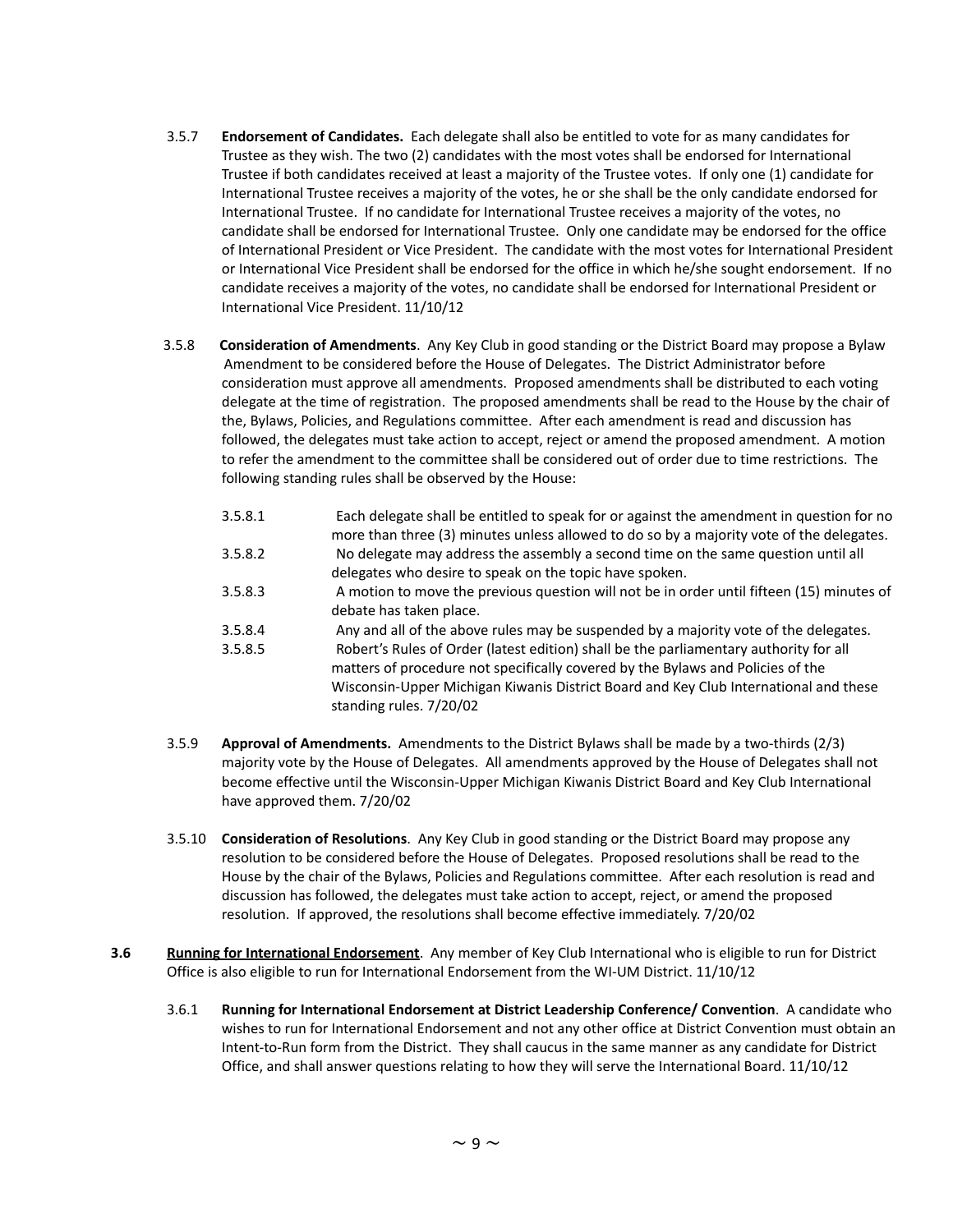- 3.6.2 **Receiving Endorsement for International Office**. Candidates for International Office may receive endorsements from the House of Delegates or the District Board of Trustees following convention prior to the next International Convention. The candidates for International Office shall present their ideas to and may be questioned by the District Board. The District Board shall have the power to accept or reject the endorsement of the candidate. 11/10/12
- **3.7 Election of Lt Governor.** Each Division shall hold a Division Council Meeting (DCM) or divisional caucus at the District Leadership Conference/ Convention. Delegates will vote for the election of their own Division Lieutenant Governor. Two (2) delegates from each club in the division will vote for a Lieutenant Governor for their own division. 11/10/12
	- 3.7.1 Candidates are able to vote if they are the designated delegate for their club or a Delegate at Large 12/14/08

## **4.0 International Convention.**

- **4.1 Attendance.** Every Key Club member of the WI-UM Key Club District is encouraged to attend the Key Club International Convention held each year during July. Registrations may be individually or as a member of the District Tour but all persons attending from this district shall conform to the rules and regulations governing the convention and shall conduct themselves so as to reflect credit to this district. 2/24/01
- **4.2 District Tour**. It shall be the policy of the WI-UM District to support the International Convention. The Convention Committee along with the District Administrator or tour leader shall prepare promotional tours to the convention. 2/24/01
	- 4.2.1 **Conduct and Dress**. Every person from the WI-UM District attending the International Convention shall conduct themselves according to the rules of conduct as published by the International Board of Trustees. All attendees shall attend all workshops, caucuses, and sessions held by Key Club International while attending International Convention. Failure to abide by the rules set forth by Key Club International and the rules set forth by this district shall be evaluated by the Governor and Administrator of the district. In addition, they shall obey rules established by the district board and tour leaders. The District Administrator shall carry out any action if necessary. 7/20/02
- **4.3 Elections**. The policies and rules governing candidates for international office are published by the International Board of Trustees, and shall be followed by any member of this district who is campaigning for an international office. The following items are recommended for persons who intend to run for an international office.
	- 4.3.1 **District Endorsement.** Persons running for an international office should campaign for district endorsement. Endorsement by the district signifies that the district has evaluated all candidates from that district for international office and finds that only one is most worthy of endorsement by the district to international for support. Endorsement may be received by campaigning during District Leadership Conference/Convention for that purpose. Key Club International policies only allow one person to receive endorsement from the district for any office other than International Trustee where we can endorse (2) two candidates. However, endorsement is not necessary to campaign for international office. 11/10/12
- **4.4 Nominating Conference**. Delegates from the WI-UM District to the international nominating conference shall be the Governor and Secretary-Treasurer. If any of these persons cannot attend the International Convention, the Governor shall appoint an appropriate replacement and inform the International office of the selection. 12/14/08
- **4.5 Candidate Campaigning Procedure**. No member of the district delegation shall campaign for a specific candidate not from the WI-UM district. However, if it appears to be in the best interests of the WI-UM District for its delegates to support a specific candidate, the delegation should be so informed during a meeting of the entire delegation. The Governor may offer the district support for a candidate from another district in trade for their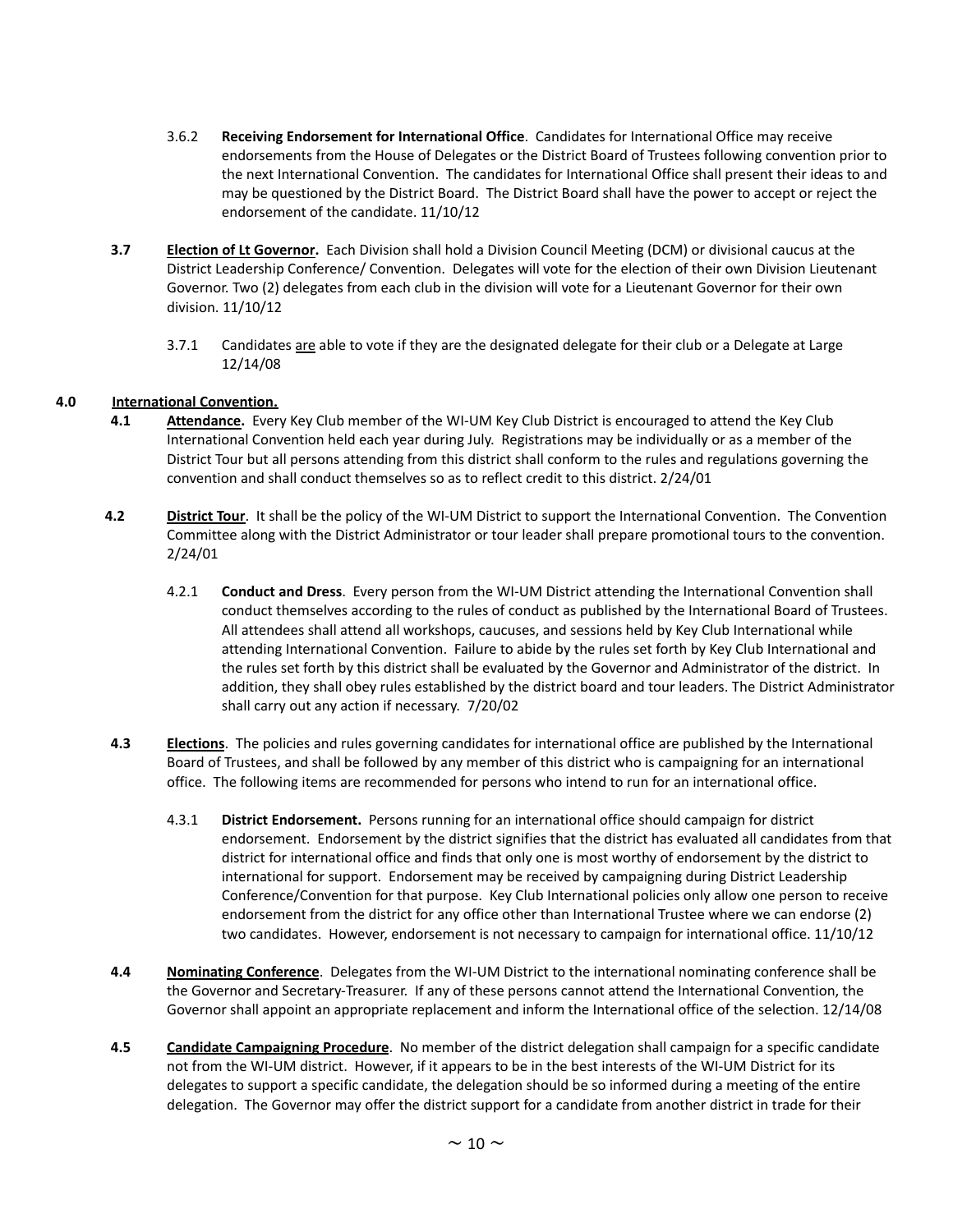support of our candidate(s). If this is to be done, the Governor should provide the reasons and get the support of the WI-UM delegation before making the agreement. 2/24/01

## **4.6 District Caucus**

- 4.6.1 **Chair.** The Governor shall act as caucus chair at the WI-UM District caucus at the International Convention or, if the Governor is unable to fulfill his/her obligation as caucus chair, he/she shall appoint an acting chair. 2/24/01
- 4.6.2 **Attendance.** Attendance will be taken at each caucus session. Failure to attend any caucus session will be cause for investigation. If there is not a good reason for the absence(s), the District Administrator/tour leader shall write a letter to the sponsoring Kiwanis and Key Clubs specifying the failure of the Key Club member to act responsibly at the convention. 7/20/02
- 4.6.3 **Sergeant-at-Arms Participation**. Current Lieutenant Governors will be used to fulfill the district commitment for Sergeant-at-Arms unless other arrangements have been made. 2/24/01

## **5.0 Recognition - Awards, Contests, and Scholarships**

- **5.1 Eligibility.** All District Key Clubs and/or its membership, in good standing, are eligible to apply for awards, contests, and scholarships. 11/10/12
- **5.2 Criteria.** All award, contest, and scholarship applications/criteria will be posted to the District Website no later than November 30<sup>th</sup> of each Key Club year. 11/10/12
- **5.3 District Recognition.** It will be the responsibility of the Awards Committee to determine and/or revise criteria for all District sponsored awards and contents. 11/10/12
- **5.4 International Recognition.** Specific criteria for the following International contest and recognition can be found in the International Key Club Guidebook. 11/10/12

5.4.1 **Club.** Club awards must first be submitted to the District and judged at the District Leadership Conference/Convention. Winning submissions are then eligible for entry at the International Level for the following (11/10/12):

- 5.4.1.1 Video Contest
- 5.4.1.2 Non-Digital Poster Contest
- 5.4.1.3 Digital Poster Contest
- 5.4.1.4 Major Emphasis Award
- 5.4.1.5 Single Service Award (all categories)
- 5.4.1.6 Traditional Scrapbook
- 5.4.1.7 Non-Traditional Scrapbook

5.4.2 **Individual.** Individual awards must first be submitted to the District and judged at the District Leadership Conference/Convention. Winning submissions are then recognized at the following International Convention (11/10/12):

- 5.4.2.1 Distinguished Club Officers
- 5.4.2.2 Outstanding Faculty Advisor
- 5.4.2.3 Robert F Lucas (Distinguished Lt. Governor)
- 5.4.2.4 Annual Achievement Report Diamond Level
- 5.4.3 **Individual Contest.** The following contest winners from the District can move on to the International Level of competition; however, it is not a requirement to have won at the District Level. Any student in good standing can compete at the International Level (11/10/12):
- 5.4.3.1 Oratorical
- 5.4.3.2 Talent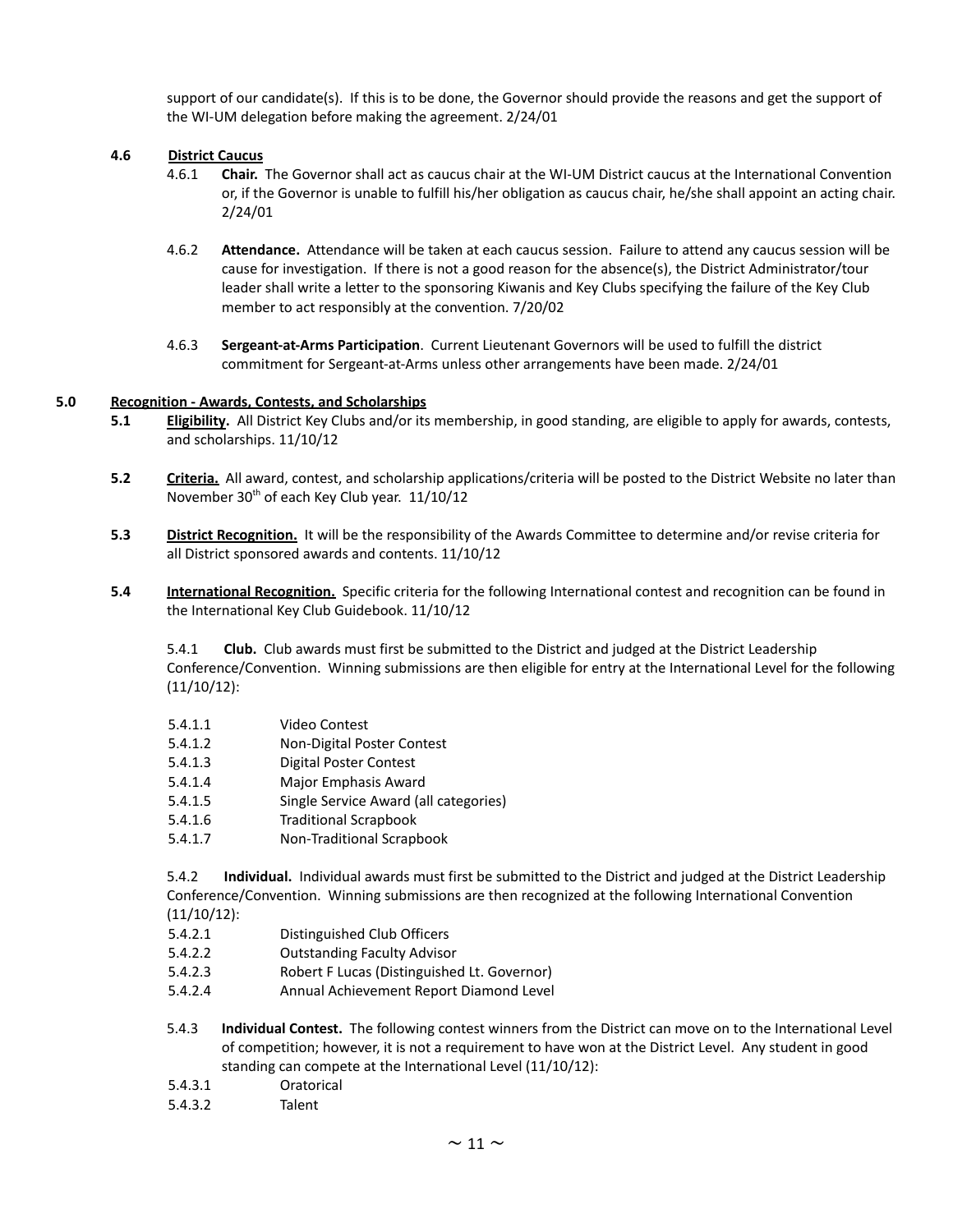5.4.4 **District Executive Committee Officer.** The following District Executive Officers are then eligible for entry at the International Level by fulfilling and submitting a binder. Binder tabs and specific criteria for each can be found on the International Website (11/10/12):

| 5.4.4.1 | <b>District Governor</b>            |
|---------|-------------------------------------|
| 5.4.4.2 | <b>District Secretary</b>           |
| 5.4.4.3 | <b>District Treasurer</b>           |
| 5.4.4.4 | <b>District Secretary/Treasurer</b> |
| 5.4.4.5 | District Bulletin Editor            |

- **5.5 Judging.** Awards shall be judged according to the criteria established by the board. Awards shall be judged, at the discretion of the Governor, by the entire board, the Member Services and Recognition committee, or the District Administrator(s), unless the Governor authorizes another standing or temporary committee to judge for specific awards. Decisions of the committees directed to judge are considered final unless overturned by a two-thirds (2/3) majority vote of the Board. In the case of a tie, when committees that are directed to judge are utilized, the entire District Board shall judge the award. 7/20/02
- **5.6 Confidentiality**. The identities of all awards, contests, and scholarship winners shall be confidential until the time of award presentation. 7/20/02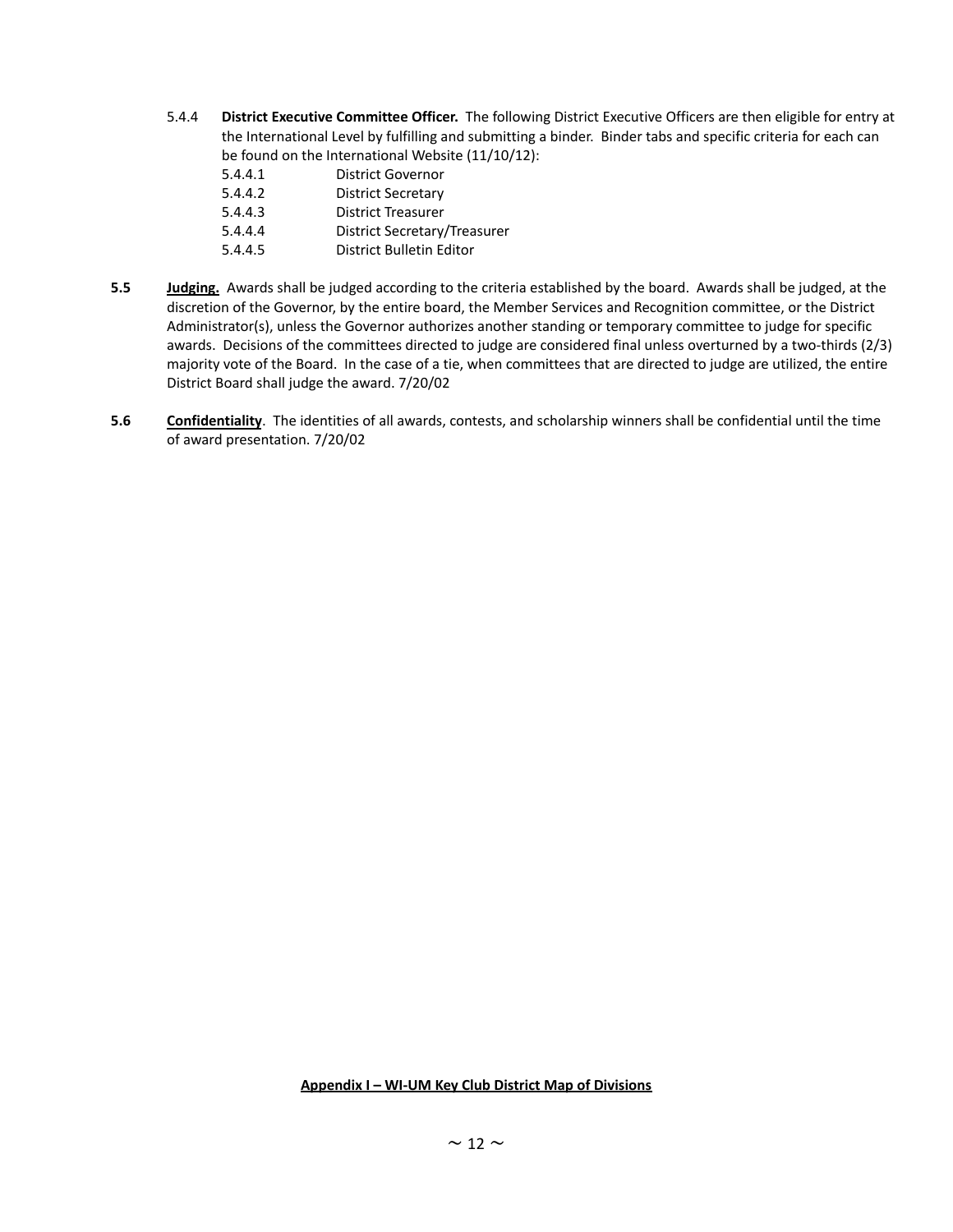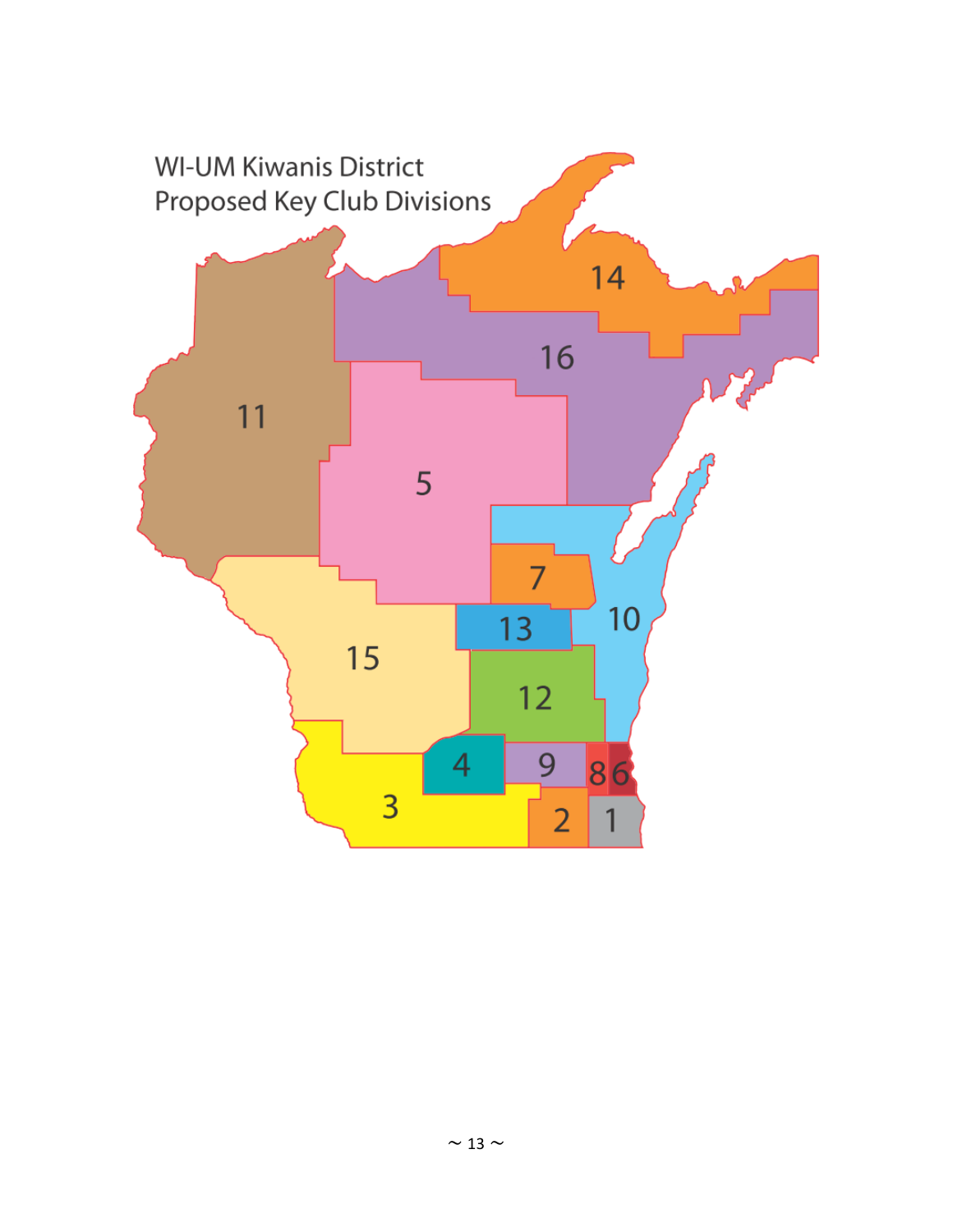## **Appendix II Wisconsin-Upper Michigan Key Club District Governor Service Agreement**

Must attend all District Board meetings, District Board conferences, the new Board training session, and the District Leadership Conference during the term of office.. Attend, if possible, the International Convention during the term of office unless formally excused by the District Administrator. Failure to attend meetings or perform the following duties and responsibilities will result in the initiation of removal from the District Board.

- 1. Serve as the executive officer of the Wisconsin-Upper Michigan District Board of Trustees. Serve as a Key Club International Council member. Preside at all District Board Meetings/Conferences/Convention.
- 2. Must attend the Key Club International Governor/Administrator Training Conference (GATC), and the International Leadership Conference (LeadCon). Attend meetings of the International Council, when requested.
- 3. Must be willing and available to address groups and organizations within the District when requested. This will include the Kiwanis District Convention and all conferences.
- 4. Attend Division meetings, functions, and events within the District, whenever feasible.
- 5. Plan and distribute the agenda for all Board of Trustee meetings to the Board members a minimum of fourteen (14) days in advance along with a packing list. For District Board member planning purposes, twenty (20) days in advance would be preferable.
- 6. Have a working knowledge of Robert's Rules of Order, Revised.
- 7. Keep in close contact with district officers, and promote International Preferred Charities, promote new club building within the Divisions, and maintain correspondence on a monthly basis with Club Presidents/Vice Presidents. Ensure all Club Presidents/Vice Presidents are properly trained so they are prepared to perform their duties.
- 8. Be an ex-officio member of all special and standing committees. Work with the Director of Committees along with the chair of each committee to encourage completion of committee assignments. Attend Committee meetings as possible.
- 9. Maintain an updated set of records and files to be passed on to your successor.

10. Meet with the District Administrator or appointed mentor on a weekly basis. The schedule to be set with consideration of the schedules of all involved.

11. Work closely with the Key Club Administrator(s), the District Financial Consultant, and assigned District Parliamentarian in all Club Board activities.

- 12. Communicate with members of the District by submitting the following:
	- A. An article in each "Key to Caring" Key Club District Publication;
	- B. A quarterly newsletter to all Key Club presidents on May 15, September 15, December 1, and February 1;
	- C. Submit an article on a quarterly basis to the District Kiwanis publication, (Kiwanews);
	- D. Submit an article on a quarterly basis to the Circle K District publication (Circle of Sharing).
- 13. Sit as a non-voting member of the Kiwanis District Board. Must attend all Kiwanis Board meetings as possible or send a representative. Submit a written report on Key Club to the Kiwanis District Executive Director at least two (2) weeks prior to the Kiwanis Board meeting.

14 Performance of the board, individually and as a whole, is the responsibility of each board member. Therefore, the board will hold each member to a

reasonable standard of performance.

15. Complete a total of fifty (50) hours of service to your home, school, and community during the term of office.

16 Abide by the Key Club Code of Conduct at all Kiwanis-Family functions. And act in a professional manner in all social media postings.

17. Maintain a good quality of schoolwork and stay up-to-date so permission may be obtained from parents, Faculty Advisor, and school authorities for occasional absence for Key Club business.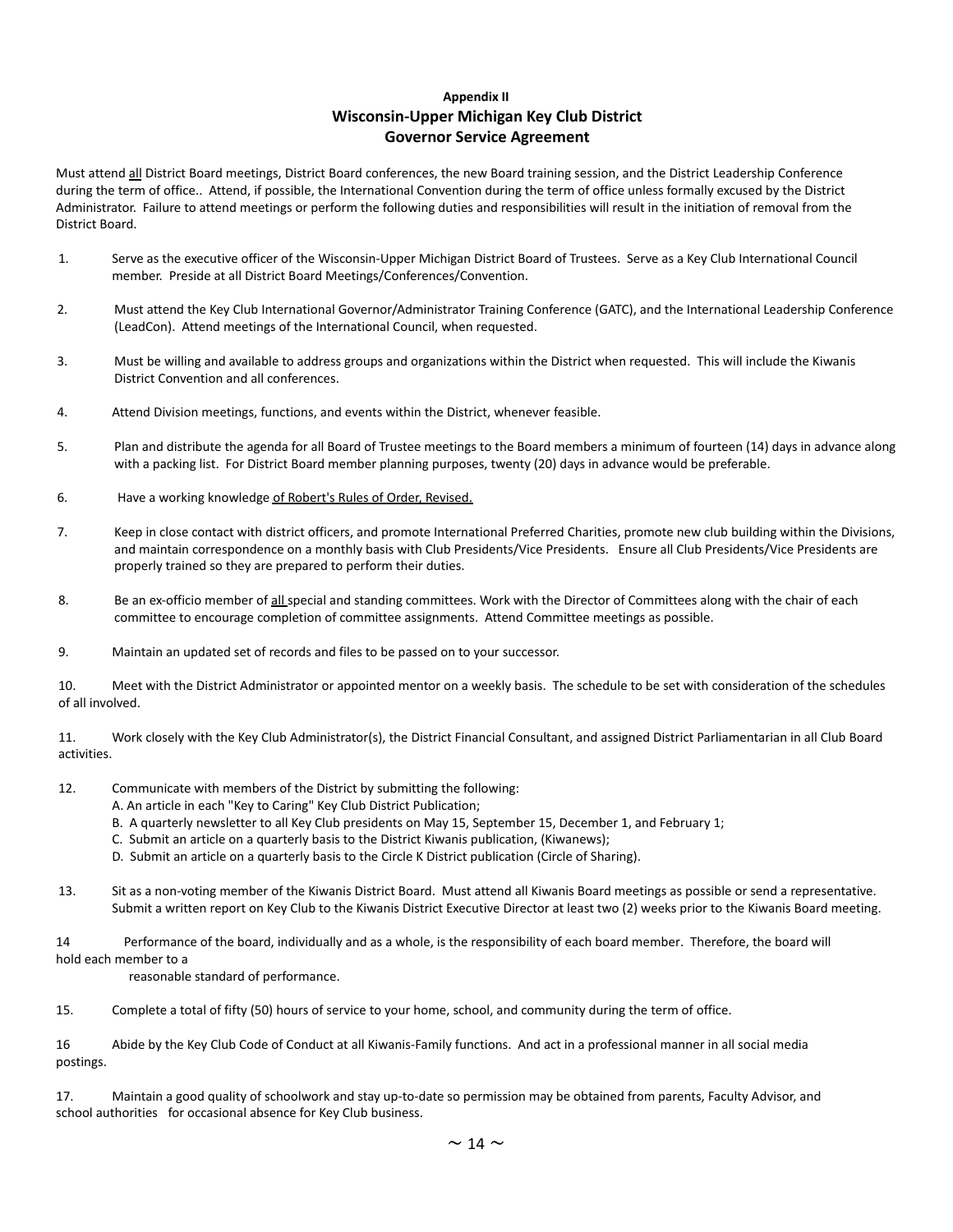18. Ability and access to a computer for a minimum one (1) hour daily for the purpose of reviewing and responding to Key Club related email messages within 48 hours of receipt.

19. I, along with the undersigned have read, understand, and agree to follow the daily/weekly/monthly/event schedule along with any special requests that may be made by the District Board/Administrator.

#### **Daily:**

1. Review and respond to Key Club related email messages. Suggested time allotment, minimum one hour daily.

#### **Weekly:**

- 1. Meet with Administrator via phone or social media outlet
- 2. Meet with the International Trustee via phone or social media outlet
- 3. Send meeting reminders to the District Board, Administrators, and Adult Committee members via phone/email, text service, and Facebook beginning 2 weeks prior (a reminder each week and then one a day before the event creating excitement about attending)

#### **Monthly:**

- 1. Discuss the topics for the next monthly update with Administrator (should be done by the  $20<sup>th</sup>$  of each month prior to board due date)
- 2. Send topics for the next monthly update via email to the board and Administrators (should be done by the 30th of each month prior to board due date)
- 3. Reminder to submit Board MRFs via email and text service (should be done by 5th of each month)
- 4. Reminder to submit Update Draft via email and text service (should be done by 10th of each month)
- 5. Monitor and contact board members late on submitting forms via phone
- 6. Monitor and contact committee members workload via phone
- 7. Send remarks to board members after reading their Board MRFs encouragement, congratulations, recommendations, assistance with issues – within 24 hours of receipt
- 8. Send revisions to LTG after reading monthly updates along with approval to send to clubs (within 48 hours of receipt combine your comments with those of the Administrator)
- 9. Newsletter to Board
- 10. Newsletter to Club Presidents
- 11. Remind board members of upcoming meetings dates and times for the month ahead.
- 12. Attend all committee meetings that are organized by board members
- 13. Attend all workshop meetings set up for Fall Rallies and DCON

#### **Quarterly:**

- 1. Update on District Goals progress (could be a separate email or a part of the current monthly newsletter to Board)
- 2. Review with Administrators on Board Progress disciplinary actions if needed

#### **Meeting Preparation:**

- 1. Create agendas and packing list send to Administrator for approval/revision/addition at least one month in advance. (start planning 2 months advance)
- 2. Write speech (if applicable) and send to Administrator for approval/revision/addition at least one month in advance (start planning 2 months advance), Once approved rehearse, rehearse, rehearse.
- 3. Create documents to be given to board during meeting and send to Administrators for approval/ revision/addition at least one month in advance. (start planning 2 months in advance)
- 4. Schedule Exec Board Meeting a minimum of 1 hour prior to board arrival.
- 5. Notify Executive Board and Administrator of meeting time and agenda at least 14 days prior to the meeting date
- 6. Send Agenda and packing list to the board at least 14 days in advance of meetings as a reminder to the board to ask off work or back away from other commitments.
- 7. Meet with Administrator regarding Club Training Opportunities, District Board Meetings, Run Through and DCON at least 7 days prior to the event to discuss the topics in depth to ensure understanding and all available options.

These are highlights of topics that need to be done on a regular basis. The individual event duties will vary. The ability to have regular communication with the Administrator(s) is important throughout, especially as event dates get closer.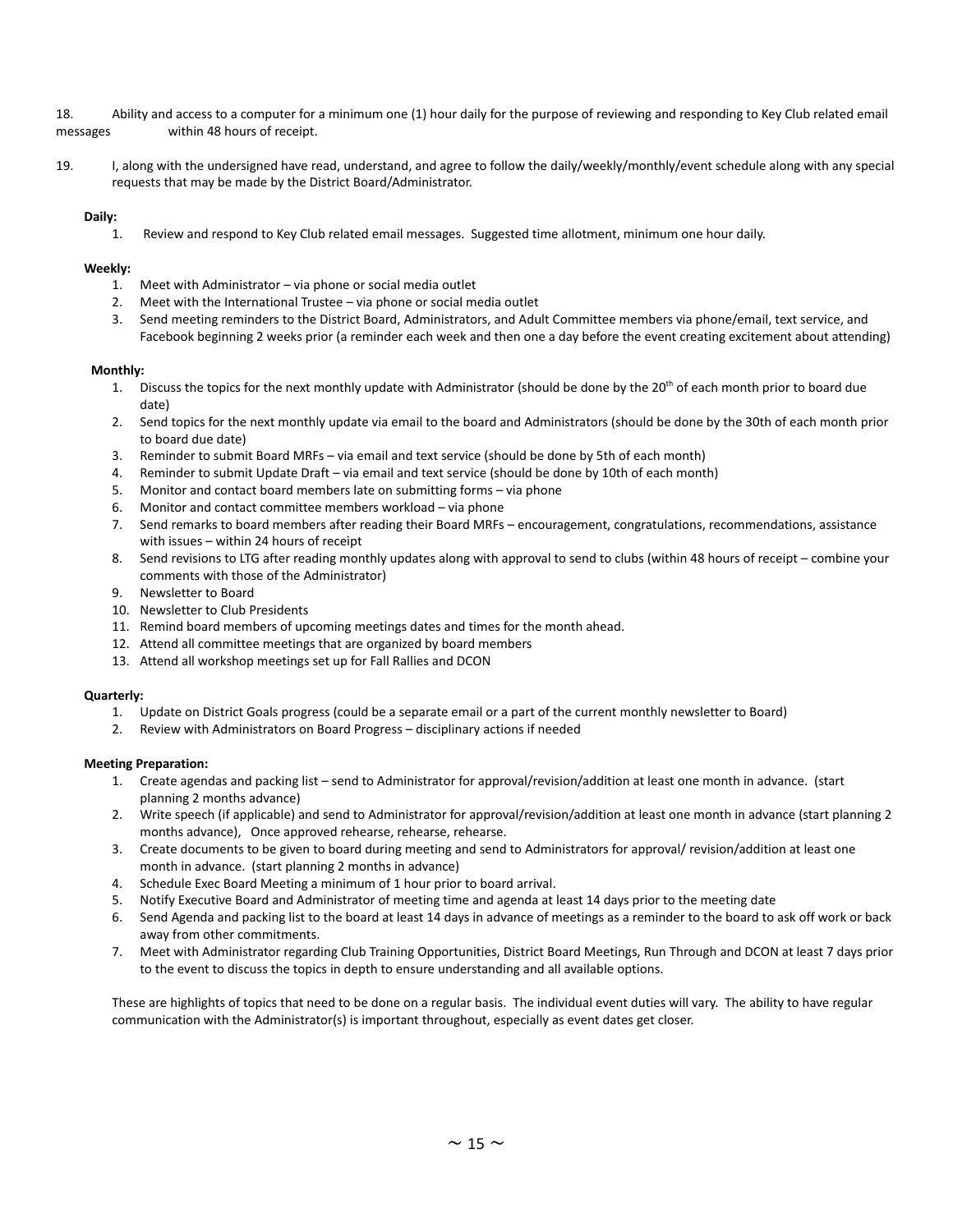## **Appendix III Wisconsin-Upper Michigan Key Club District Secretary-Treasurer Service Agreement**

Must attend all District Board meetings, District Board conferences, the new Board training session, and the District Leadership Conference during the term of office.. Attend, if possible, the International Convention during the term of office unless formally excused by the District Administrator. Failure to attend meetings or perform the following duties and responsibilities will result in the initiation of removal from the District Board.

1. Maintain all District records in an up-to-date, orderly, and well-conditioned manner. The records should be prepared for an official inspection by any District Board member, the District Governor, and the District Administrator(s) at each District Board Meeting, and/or upon request.

2. Work closely with the District Administrator(s) and Financial Consultant in the preparation of the District Budget.

3. Record and distribute the complete minutes of the District Board meeting to the board members, Kiwanis Committee, District Administrator(s), no later than (15) fifteen days after each board meeting. A summary of each board meeting will be available upon request to all Key Club secretaries and treasurers.

4. Publish and distribute the District Club Officer Directory to District Board members, and necessary Kiwanis Family members, before October 1<sup>st</sup>.

5. Record and maintain a service hour log for all clubs within the District. Report, by division, the total service hours completed at each Board Meeting and District Leadership Conference. Send each online Club MRF (Monthly Report Form) to the appropriate Lt Governor (LTG) within 48 hours of receipt.

6. Distribute a quarterly newsletter to all Key Club secretaries and treasurers by May 15th, September 15th, December 1st, February 1st, and submit an article for each issue of the "Key to Caring". Ensure all Club Secretaries and Treasurers are trained so they are prepared to perform their duties.

7. Must be able to travel to various Divisional and District Key Club functions including DCMs (Division Council Meetings) when requested by the LTG (Lt Governor). Provide the necessary report forms to all LTGs when requested.

8. Must attend and participate in all meetings and activities of the Executive Committee; and serve on such committees as appointed by the Key Club District Governor and approved by the District Administrator.

9. Performance of the board, individually and as a whole, is the responsibility of each board member. Therefore, the board will hold each member to a reasonable standard of performance.

10. Complete a total of fifty (50) hours of service to your home, school, and community during the term of office.

11. Abide by the Key Club Code of Conduct at all Kiwanis-Family functions. And act in a professional manner in all social media postings.

12. Maintain a good quality of schoolwork and stay up-to-date so permission may be obtained from parents, Faculty Advisor, and school authorities for occasional absence for Key Club business.

13. Must have the ability and access to a computer for a minimum one (1) hour daily for the purpose of reviewing and responding to Key Club related email messages within 48 hours of receipt.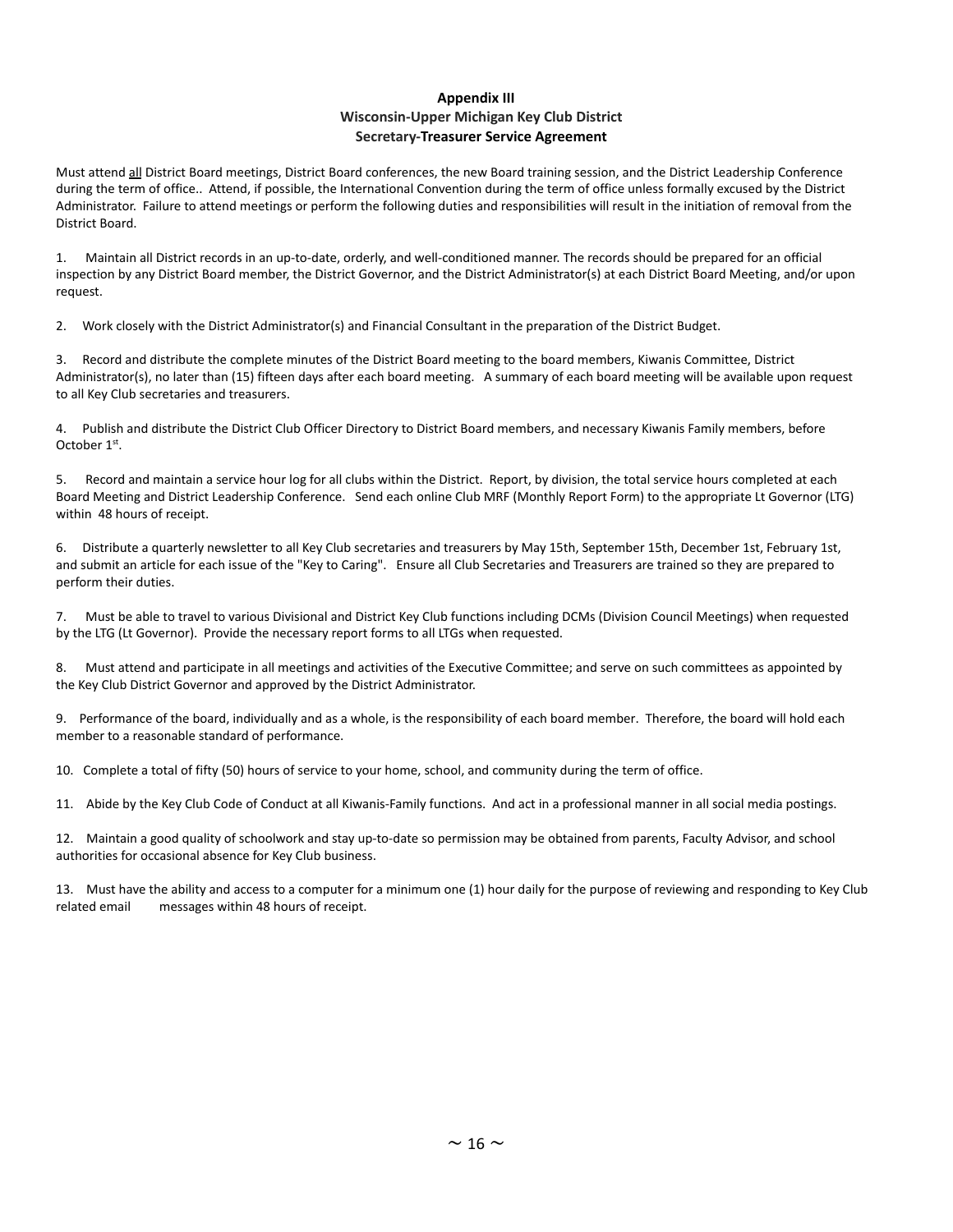## **Appendix IV Wisconsin-Upper Michigan Key Club District Bulletin Editor Service Agreement**

Must attend all District Board meetings, District Board conferences, the new Board training session, and the District Leadership Conference during the term of office.. Attend, if possible, the International Convention during the term of office unless formally excused by the District Administrator. Failure to attend meetings or perform the following duties and responsibilities will result in the initiation of removal from the District Board.

1. Hold direct responsibility for publishing the official District publication, the "Key to Caring". After approval from the District Governor and the District

Administrator(s), distribute the publication to the District Director of Technology, the District Board, and Division Facebook pages. The publications will

follow this schedule unless other such time as requested by the District Governor with approval from the District Administrator.

| May 15       | (New Board Introductions) |
|--------------|---------------------------|
| September 15 |                           |
| December 1   | (DCON Edition)            |
| February 1   |                           |
|              |                           |

2. Solicit articles and respect the opinions of all articles sent for publication from clubs, District Board members, and other Kiwanis Family members.

3. Write an article of interest in each "Key to Caring" issue, maintaining the spirit of the District throughout each publication.

4. Submit at least one article during the term of office to both the "Kiwanews" and the "Circle of Sharing".

5. Send quarterly newsletter to District Club Bulletin Editors. Ensure all Club Bulletin Editors are trained so they are prepared to perform their duties.

6. Must own or have access to a computer and/or laptop with Internet service in the home; along with programs available to create the publication.

7. Must be able to travel to various Divisional and District Key Club functions.

8. Must attend and participate in all meetings and activities of the Executive committee; and serve on such committees as appointed by the Key Club District Governor and approved by the District Administrator(s).

9. Performance of the board, individually and as a whole, is the responsibility of each board member. Therefore, the board will hold each member to a reasonable standard of performance.

10. Complete a total of fifty (50) hours of service to your home, school, and community during the term of office.

11. Abide by the Key Club Code of Conduct at all Kiwanis-Family functions. And act in a professional manner in all social media postings.

12. Maintain a good quality of schoolwork and stay up-to-date so permission may be obtained from parents, Faculty Advisor, and school authorities for occasional absence for Key Club business.

13. Must have the ability and access to a computer for a minimum one (1) hour daily for the purpose of reviewing and responding to Key Club related email messages within 48 hours of receipt.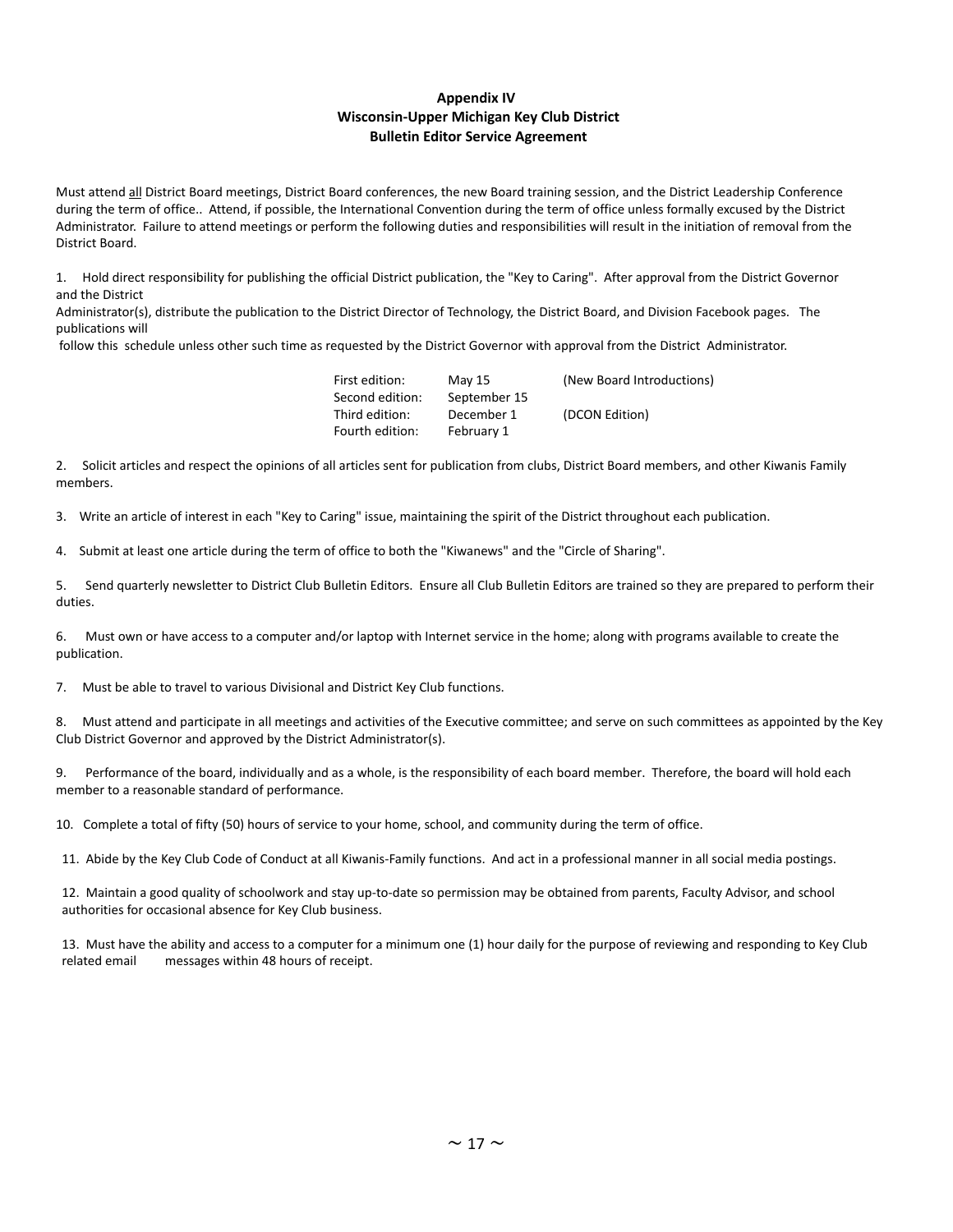## **Appendix V Wisconsin-Upper Michigan Key Club District Lieutenant Governor Service Agreement**

Must attend all District Board meetings, District Board conferences, the new Board training session, and the District Leadership Conference during the term of office.. Attend, if possible, the International Convention during the term of office unless formally excused by the District Administrator. Failure to attend meetings or perform the following duties and responsibilities will result in the initiation of removal from the District Board.

- 1. Submit a written divisional report if requested by the Governor, and be prepared to present a brief summary. File a monthly Board report to the Key Club Executive Committee by the 10<sup>th</sup> of each month detailing plan of action to communicate with the Division clubs.
- 2. Ensure all Club officers receive appropriate training so they are prepared to perform their duties.
- 3. Either visit each club in the division twice throughout the year; and/or, conduct phone, Skype, or other social network meetings with Club Presidents at least once per month. Best practice would include a combination of visits and social media meetings.
- 4. Correspond with club members and Advisors via the Division Facebook page weekly.
- 5. Plan and hold no less than four (4) Division Council Meetings (DCMs) by June 1st, Oct 1st, Dec. 1st, and Feb. 1st respectively.
- 6. Serve on such committees as appointed by the Key Club District Director of Committees, approved by the District Governor and Key Club District Administrator.
- 7. Prepare and distribute monthly updates to the Division Key Clubs, sponsoring Kiwanis clubs, and the Executive Committee. The format of this communication will be determined by the District Board with approval from the District Governor and District Administrator.

8. Identify and assist with building new clubs, and reactivating where possible in the Division. Assist in strengthening weak clubs within the Division. Send reminders to

clubs with regard to submission of District/International reports and dues.

- 9. Obtain New Officer Information Sheet (NOIS) from the clubs in the division for the District Directory.
- 10. Provide support, and assistance to ensure the success of all clubs within the division.
- 11. Must have the approval and ability to travel to various Divisional and District Key Club meetings and functions.

#### 12. Attend minimum required Training Conferences throughout the District as determined by the District Board, and approved by the District Governor and District Administrator.

13. Recruit at least one potential candidate for Lieutenant Governor of the Division for election at the District Convention at the end of your term.

#### 14. Performance of the board, individually and as a whole, is the responsibility of each board member. Therefore, the board will hold each member to a

reasonable standard of performance.

15. Complete a total of fifty (50) hours of service to your home, school, and community during the term of office.

16. Abide by the Key Club Code of Conduct at all Kiwanis-Family functions. And act in a professional manner in all social media postings.

17. Maintain a good quality of schoolwork and stay up-to-date so permission may be obtained from parents, Faculty Advisor, and school authorities for

occasional absence for Key Club business.

18. Must have the ability and access to a computer for a minimum one (1) hour daily for the purpose of reviewing and responding to Key Club related email

messages within 48 hours of receipt.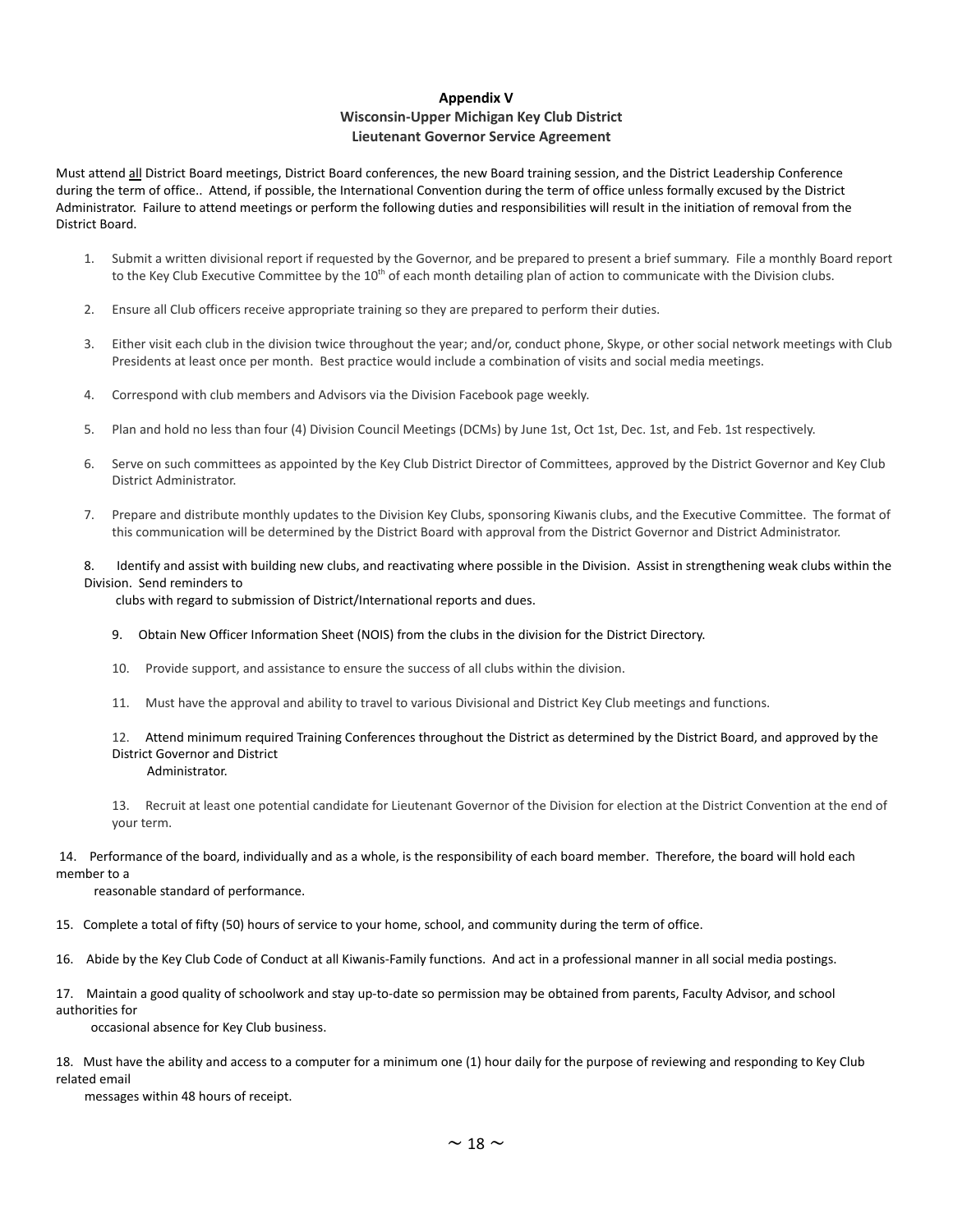## **Appendix VI Wisconsin-Upper Michigan Key Club District Director of Committees Service Agreement**

Must attend all District Board meetings, District Board conferences, the new Board training session, and the District Leadership Conference during the term of office.. Attend, if possible, the International Convention during the term of office unless formally excused by the District Administrator. Failure to attend meetings or perform the following duties and responsibilities will result in the initiation of removal from the District Board.

1. Hold direct responsibility for appointing Committee Chairs from the District membership to each committee set by the District Governor and District Administrator.

2. Discuss and create directives for each committee with Committee Chairs, District Governor, and District Administrator.

3. Hold bi-monthly meetings with each Committee Chair to discuss upcoming opportunities and their progress on directives.

4. Direct responsibility for the work of the Committee and report monthly to the District Executive Committee. Ensure that useful documents are being created for clubs and regular emails are being sent out.

5. Ensure each Committee Chair writes an article of interest in each "Key to Caring" issue.

6. Hold workshops at District Functions regarding club committee formation and operation.

7. Write article of interest regarding committee structure and options in each "Key To Caring" issue

8. Work with the District Governor and District Administrator regarding Committees' assistance to the Lt Governors in their Divisions.

9. Act in the role of Assistant to the Governor helping with the day to day duties as requested.

10. Must be able to travel to various Divisional and District Key Club functions.

11. Must attend and participate in all meetings and activities of the Executive committee.

12. Performance of the board, individually and as a whole, is the responsibility of each board member. Therefore, the board will hold each member to a reasonable standard of performance.

13. Complete a total of fifty (50) hours of service to your home, school, and community during the term of office.

14. Abide by the Key Club Code of Conduct at all Kiwanis-Family functions. And act in a professional manner in all social media postings.

15. Maintain a good quality of schoolwork and stay up-to-date so permission may be obtained from parents, Faculty Advisor, and school authorities for occasional absence for Key Club business.

16. Must have the ability and access to a computer for a minimum one (1) hour daily for the purpose of reviewing and responding to Key Club related email messages within 48 hours of receipt.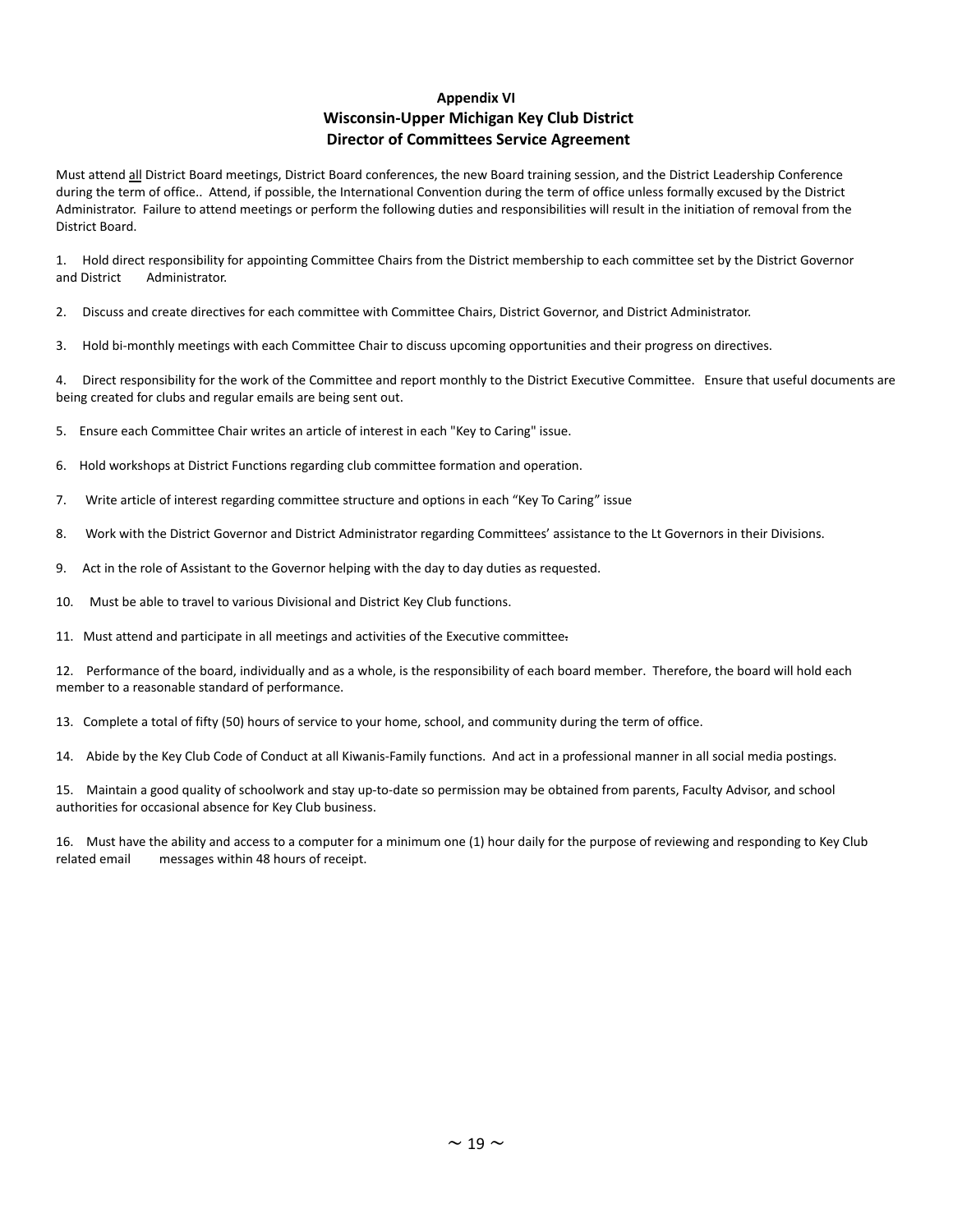#### **Appendix VII**

#### Duties & Responsibilities of District Administrator

#### **Board Training Session:**

- 1. Announce the training session date at the initial new board meeting right after convention (planned in advance based on the Circle K Training and Kiwanis Board Meeting session – try to get them on the same dates/location so they can meet their counterparts right off the bat). If too many of the members cannot attend on the date chosen, re-accommodate board training to a new date.
- 2. Make arrangements with facility (Camp Wawbeek book the castle for sleeping and the small room in the Nature Center for the meeting).
- 3. Order new board materials from International and put together all training materials.
- 4. Order board name badges from Kiwanis Store. Gold badge with magnetic back is item #20366
- 5. Update board contact list and send to International and give a copy to each new board member.
- 6. Set up who will handle which section of the training.
- 7. Work with the new Governor to see what they'd like included.
- 8. Make arrangements for meals.
- 9. Ensure the Governor sends out agenda, packing list, activities list, etc. at least 2 weeks prior to training session. Ask students to respond back as to who is attending and how they are getting to the training session. Those that cannot attend, because it is a mandatory meeting must have a very good reason for not being there. It is up to the Administrator's discretion to accept the reason and set up an individual training session for that board member(s).
- 10. Remain at event until all students have left and/or been picked up by parents.

#### **Board Retreat:**

- 1. Not a mandatory event. The board will decide at their training session if they want a retreat.
- 2. Typically held prior to International convention giving board members another opportunity to bond.
- 3. The Governor and board decide where and what they'd like to do. The Administrator approves or makes alternate suggestions.
- 4. Make arrangements with the designated location.
- 5. Send announcement to the board asking who will and will not be attending and how they are getting there.
- 6. Work with the Governor on what they'd like to have happen (teambuilding events, side trips, etc.). The Governor will communicate all activities, packing list, etc. to the board.

### **Board Meetings/RTC/Rallies:**

Not in any specific order.

- 1. Work with Governor on agenda, functions outside the meeting, and packing lists. The Governor will send this info to the board.
- 2. Make hotel room reservations for the board along with meeting room reservations. Work with your committee members and elicit help here. There may be contracts involved.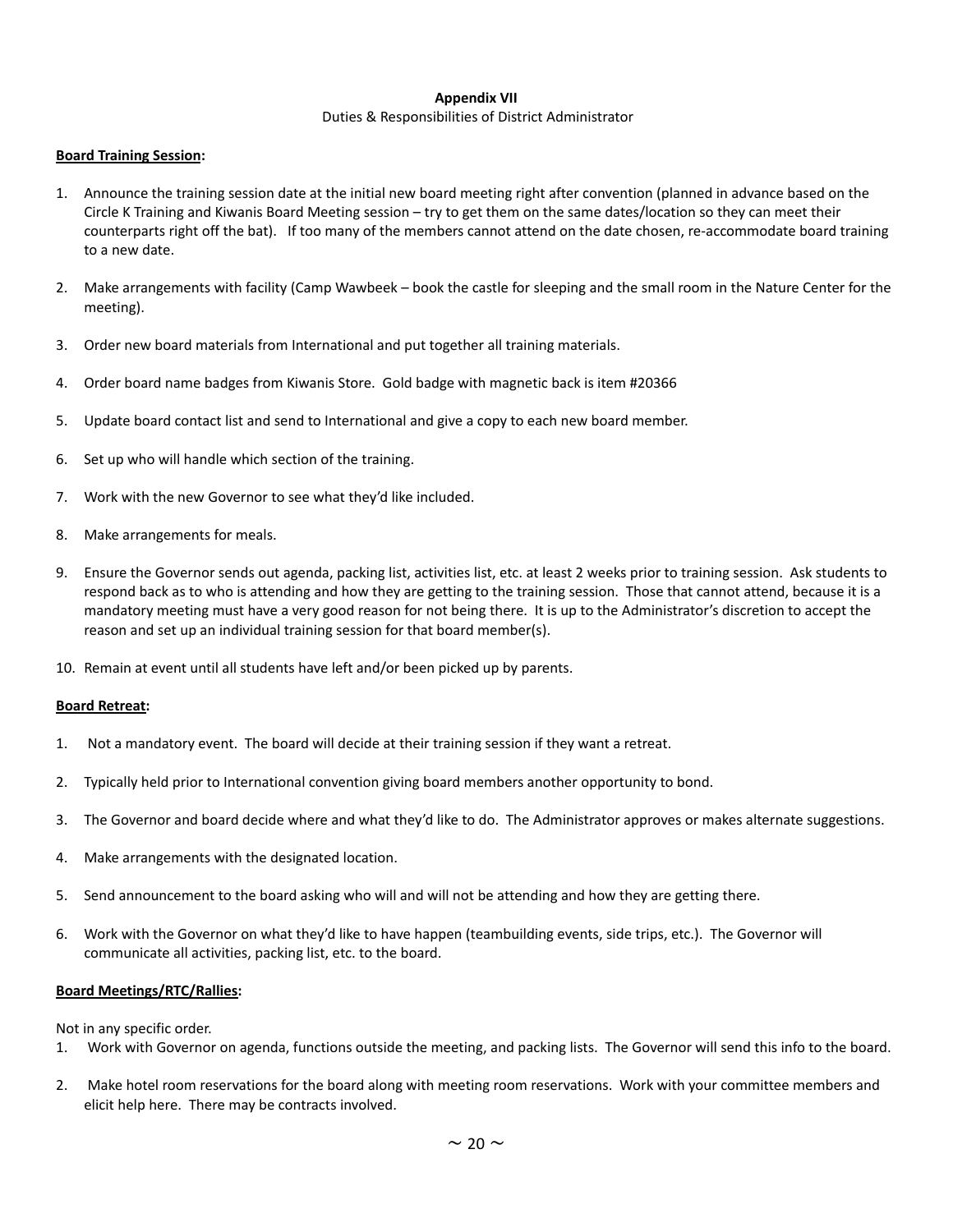- 3. The Governor will determine the rooming list (especially those staying in their room). You can move students around other than the Governor's room to complete 4 per room or as many as the property allows. Don't give the students this info before arrival.
- 4. Advise the hotel to take out any alcoholic beverages from the room (amenities), and ask them to turn off the phone from making outside calls. Students cannot add anything to their room charge. Key Club pays only room and tax. Students are billed for movies (not recommended to be ordered), food, calls, etc. They are to pay these charges to the District prior to departing from the hotel.
- 5. Assist with making travel arrangements (as in the KDCON where there is a district bus) to get board members to the meeting in the most cost efficient method. This may mean contacting parents to discuss these arrangements.
- 6. Request students to advise in writing or response to email as to whether or not they are attending and how they are getting there.
- 7. Work with and advise hotel to never give room keys to students without an adult whether at check in or loss of keys.
- 8. Arrive early to check everyone in and get the room keys. Some hotels only give 3 keys to a room. You may need to work with management to get each student a key.
- 9. Arrange for snacks, beverages, AV equipment needed.
- 10. Bring Key Club District files, supplies, prizes, etc. necessary for the meeting.
- 11. Arrange for 1 chaperone for each 10 students. Use your committee members for this or elicit Kiwanians if necessary.
- 12. Board meetings are mandatory attendance. Administrator will have final say if an excused absence will be necessary. Too many unexcused absences could mean dismissal from the board.
- 13. Sit in on the one-on-one sessions with the Governor. The Governor and board student should do most all of the talking during these evaluation sessions. The administrator is there as a witness to the conversation. If the administrator has comments regarding students that need to be made, discuss with the Governor in advance.
- 14. Must be in attendance during all board meeting time where decisions might happen to approve or recommend revision. No decisions can be made by the students when the administrator and/or assistant administrator are not present.
- 15. Depending upon when the meeting is scheduled, work with other Kiwanis Family members to coordinate meals, functions, etc. with that team's leadership.
- 16. Represent Key Club for all Service Leadership Workshops held at Kiwanis Midwinter and KDCON events. Be prepared to discuss at the workshop the Key Club District state of the union, any new clubs in process needed Kiwanis sponsors, upcoming Key Club events, asking for support in the Key Club Outreach program for Kiwanis Clubs not sponsoring a Key Club.
- 17. Work with all committees that the Key Club District has set up to make sure what they want to do for the year fits into the district bylaws and policies. The students will make decisions but the Administrator will approve or ask for revisions.

#### **New Club Building:**

- 1. Send a welcome email to those requesting info and offer assistance in getting their club started.
- 2. Advise the Key Club & Kiwanis Governor of the request. Ask the Governor, affected Division Lt. Governor, and the district's New Club Building chair of the possible new club. The New Club Building Chair and that Division's Lt. Governor will also need to send a welcome letter and offer assistance.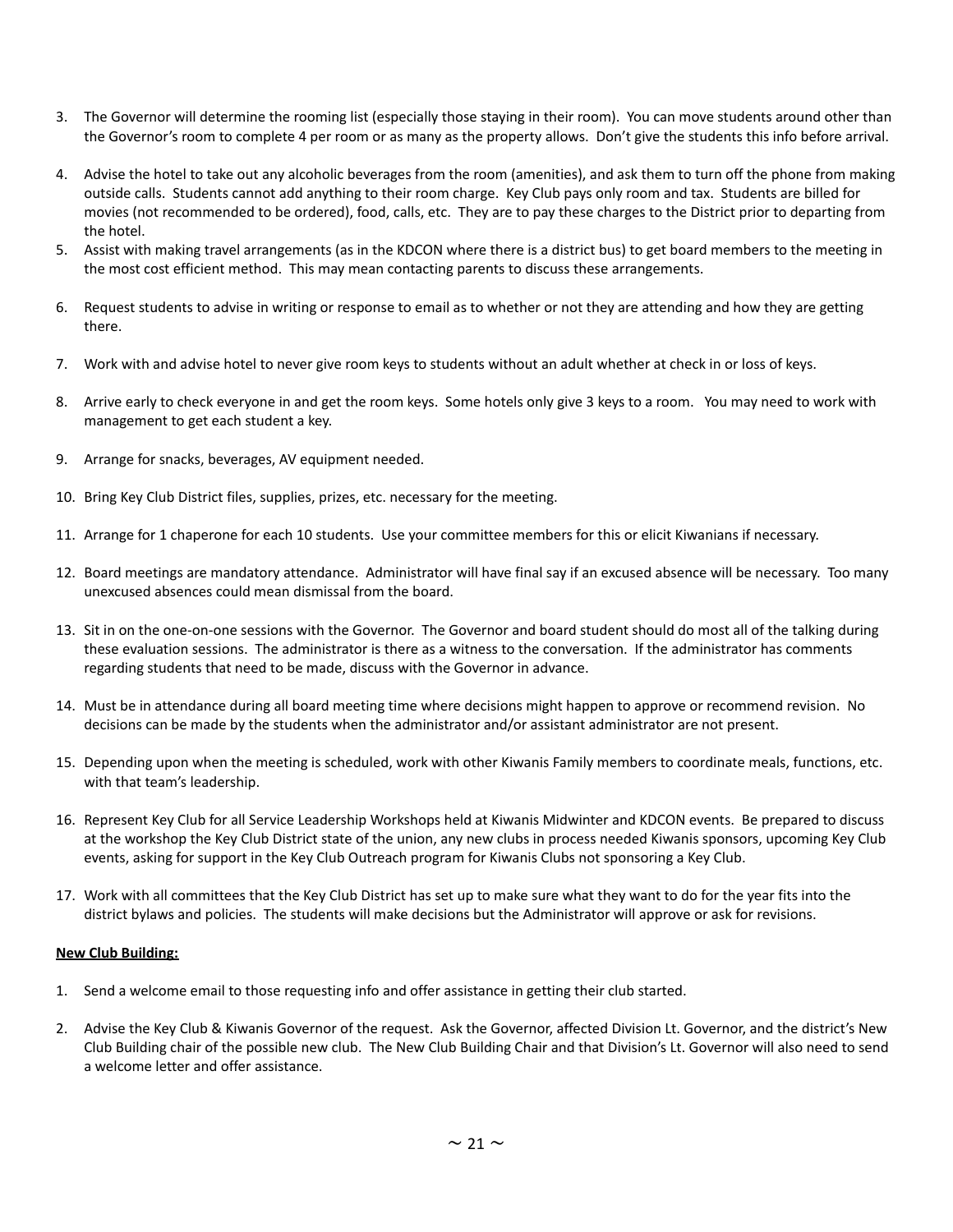- 3. It is the Administrator's responsibility to assist a new club in finding a Kiwanis sponsor club if they don't already have those arrangements made. Work with the sponsoring Kiwanis Club as often they have no idea what their responsibilities really are. Either attend or have district representation at setup meetings for the new club as often as possible.
- 4. Maintain a contact list of all potential new clubs so that administrator can match and keep accurate records within the district and advise Kiwanis Governor of ongoing new club building activity. Often, for whatever reason, International's records are not accurate.
- 5. Because we are WI-UM, our district also gets requests from all of Michigan for new club building kits. I delete those truly lower Michigan requests. No need to keep track for them.
- 6. I created several pieces of literature that I send to a high school or Kiwanis club about Key Club and starting of a new club. These get sent to all requestors when I send the welcome note.

## **General Info:**

- 1. Work closely with Faculty and Kiwanis Advisors.
- 2. Send a quarterly newsletter out to Faculty & Kiwanis Advisors regarding upcoming events.
- 3. Talk to board member's parents/guardians to keep them in the loop as to when and where their child will be for Key Club events. Send a letter along with the Key Club District calendar to parents/guardians sometime between new board training and before RTC sessions.
- 4. Handle any issues between students and adults with regard to Key Club whether it be an advisor, chaperone, parent, Kiwanian.
- 5. Meet with the Governor, weekly, by phone or in person to update each other on issues, situations, etc.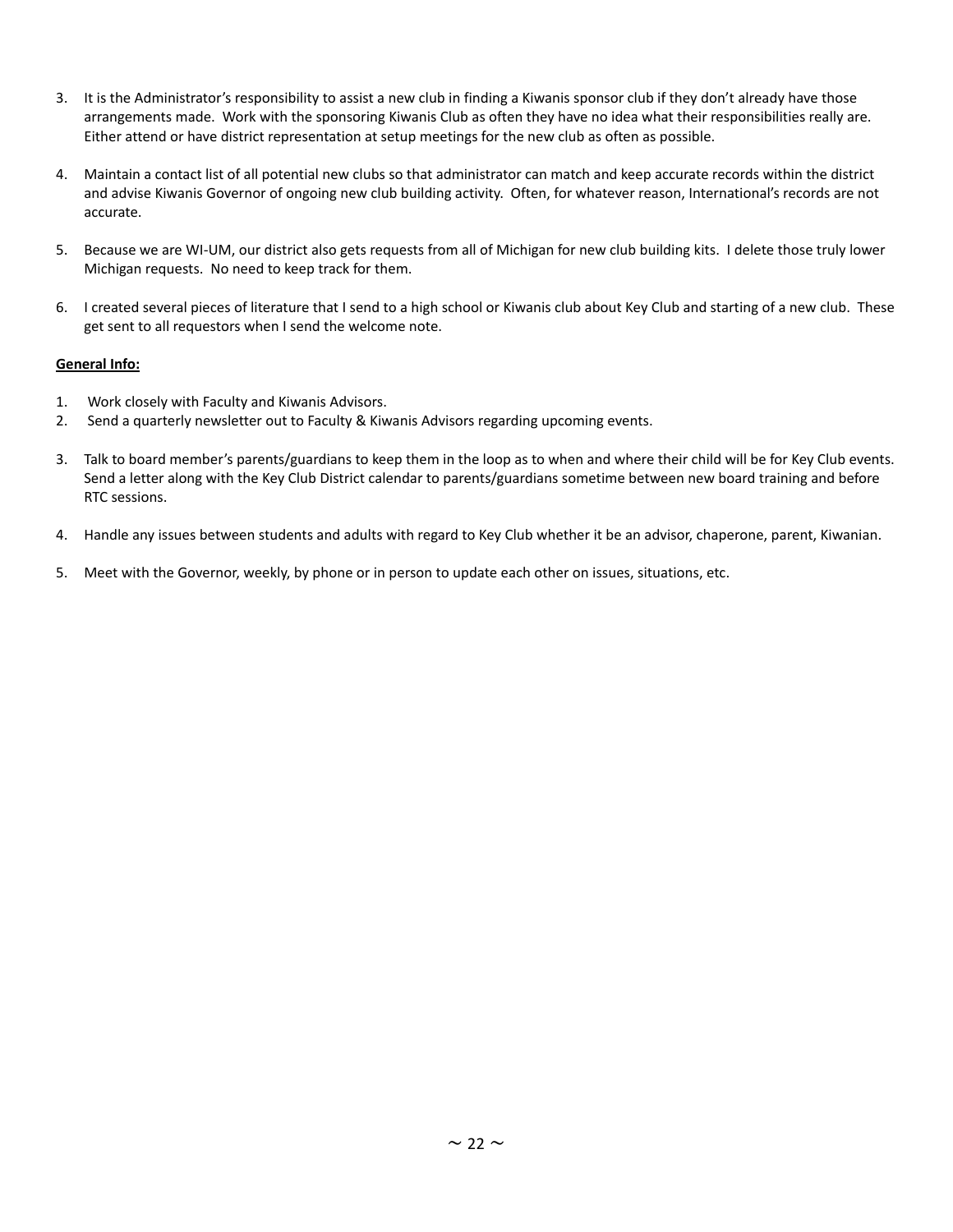### Appendix VIII Point Grid – Complementary DCON

# Point Value: 4=On Time/Attended // 3=Late/Excused // 1=Draft Submitted/Not Sent to Clubs // 0=Did not submit/not attended/not excused

|                                             |            |            |            |            |            |            |            |            |            |                   |            |           |            |            |                  |            |            |            | LTG Criteria |                  |                   |            |                        |  |                    |         |         |         |              |              |            |               |               |                      |                     |                                 |                             |
|---------------------------------------------|------------|------------|------------|------------|------------|------------|------------|------------|------------|-------------------|------------|-----------|------------|------------|------------------|------------|------------|------------|--------------|------------------|-------------------|------------|------------------------|--|--------------------|---------|---------|---------|--------------|--------------|------------|---------------|---------------|----------------------|---------------------|---------------------------------|-----------------------------|
|                                             | APR BD MRF | MAY BD MRF | JUN BD MRF | JUL BD MRF | AUG BD MRF | SEP BD MRF | OCT BD MRF | NOV BD MRF | DEC BD MRF | <b>JAN BD MRF</b> | YR END REP | INTRO LTR | MAY UPDATE | JUN UPDATE | <b>JULUPOATE</b> | AUG UPDATE | SEP UPDATE | OCT UPDATE | NOV UPDATE   | <b>DECUPDATE</b> | <b>JAN UPDATE</b> | FEB UPDATE | <b>DCM DCM DCM DCM</b> |  | NEW BDTRNG/MAKE UP | APR MTG | AUG MTG | NOV MTG | FEB RUN THRU | PRE-DCON MTG | KEY LEADER | $\tilde{\Xi}$ | 50Service Hrs | Rallies (4 pts each) | Recruit Replacement | Extra2pts each)<br>Club Visit ( | D CON PD<br>MIN 100<br>PTS. |
|                                             |            |            |            |            |            |            |            |            |            |                   |            |           |            |            |                  |            |            |            |              |                  |                   |            |                        |  |                    |         |         |         |              |              |            |               |               |                      |                     |                                 |                             |
|                                             |            |            |            |            |            |            |            |            |            |                   |            |           |            |            |                  |            |            |            |              |                  |                   |            |                        |  |                    |         |         |         |              |              |            |               |               |                      |                     |                                 |                             |
|                                             |            |            |            |            |            |            |            |            |            |                   |            |           |            |            |                  |            |            |            |              |                  |                   |            |                        |  |                    |         |         |         |              |              |            |               |               |                      |                     |                                 |                             |
|                                             |            |            |            |            |            |            |            |            |            |                   |            |           |            |            |                  |            |            |            |              |                  |                   |            |                        |  |                    |         |         |         |              |              |            |               |               |                      |                     |                                 |                             |
|                                             |            |            |            |            |            |            |            |            |            |                   |            |           |            |            |                  |            |            |            |              |                  |                   |            |                        |  |                    |         |         |         |              |              |            |               |               |                      |                     |                                 |                             |
|                                             |            |            |            |            |            |            |            |            |            |                   |            |           |            |            |                  |            |            |            |              |                  |                   |            |                        |  |                    |         |         |         |              |              |            |               |               |                      |                     |                                 |                             |
|                                             |            |            |            |            |            |            |            |            |            |                   |            |           |            |            |                  |            |            |            |              |                  |                   |            |                        |  |                    |         |         |         |              |              |            |               |               |                      |                     |                                 |                             |
|                                             |            |            |            |            |            |            |            |            |            |                   |            |           |            |            |                  |            |            |            |              |                  |                   |            |                        |  |                    |         |         |         |              |              |            |               |               |                      |                     |                                 |                             |
|                                             |            |            |            |            |            |            |            |            |            |                   |            |           |            |            |                  |            |            |            |              |                  |                   |            |                        |  |                    |         |         |         |              |              |            |               |               |                      |                     |                                 |                             |
|                                             |            |            |            |            |            |            |            |            |            |                   |            |           |            |            |                  |            |            |            |              |                  |                   |            |                        |  |                    |         |         |         |              |              |            |               |               |                      |                     |                                 |                             |
|                                             |            |            |            |            |            |            |            |            |            |                   |            |           |            |            |                  |            |            |            |              |                  |                   |            |                        |  |                    |         |         |         |              |              |            |               |               |                      |                     |                                 |                             |
|                                             |            |            |            |            |            |            |            |            |            |                   |            |           |            |            |                  |            |            |            |              |                  |                   |            |                        |  |                    |         |         |         |              |              |            |               |               |                      |                     |                                 |                             |
|                                             |            |            |            |            |            |            |            |            |            |                   |            |           |            |            |                  |            |            |            |              |                  |                   |            |                        |  |                    |         |         |         |              |              |            |               |               |                      |                     |                                 |                             |
|                                             |            |            |            |            |            |            |            |            |            |                   |            |           |            |            |                  |            |            |            |              |                  |                   |            |                        |  |                    |         |         |         |              |              |            |               |               |                      |                     |                                 |                             |
|                                             |            |            |            |            |            |            |            |            |            |                   |            |           |            |            |                  |            |            |            |              |                  |                   |            |                        |  |                    |         |         |         |              |              |            |               |               |                      |                     |                                 |                             |
|                                             |            |            |            |            |            |            |            |            |            |                   |            |           |            |            |                  |            |            |            |              |                  |                   |            |                        |  |                    |         |         |         |              |              |            |               |               |                      |                     |                                 |                             |
|                                             |            |            |            |            |            |            |            |            |            |                   |            |           |            |            |                  |            |            |            |              |                  |                   |            |                        |  |                    |         |         |         |              |              |            |               |               |                      |                     |                                 |                             |
| Total minimum possible points - 152         |            |            |            |            |            |            |            |            |            |                   |            |           |            |            |                  |            |            |            |              |                  |                   |            |                        |  |                    |         |         |         |              |              |            |               |               |                      |                     |                                 |                             |
|                                             |            |            |            |            |            |            |            |            |            |                   |            |           |            |            |                  |            |            |            |              |                  |                   |            |                        |  |                    |         |         |         |              |              |            |               |               |                      |                     |                                 |                             |
| $4 = 0n$ Time/Attended<br>3 = Late/Excused  |            |            |            |            |            |            |            |            |            |                   |            |           |            |            |                  |            |            |            |              |                  |                   |            |                        |  |                    |         |         |         |              |              |            |               |               |                      |                     |                                 |                             |
| 1 = Draft Submitted/Not Sent to Clubs       |            |            |            |            |            |            |            |            |            |                   |            |           |            |            |                  |            |            |            |              |                  |                   |            |                        |  |                    |         |         |         |              |              |            |               |               |                      |                     |                                 |                             |
| 0 = Did not submit/Not Attended-Not Excused |            |            |            |            |            |            |            |            |            |                   |            |           |            |            |                  |            |            |            |              |                  |                   |            |                        |  |                    |         |         |         |              |              |            |               |               |                      |                     |                                 |                             |
|                                             |            |            |            |            |            |            |            |            |            |                   |            |           |            |            |                  |            |            |            |              |                  |                   |            |                        |  |                    |         |         |         |              |              |            |               |               |                      |                     |                                 |                             |
|                                             |            |            |            |            |            |            |            |            |            |                   |            |           |            |            |                  |            |            |            |              |                  |                   |            |                        |  |                    |         |         |         |              |              |            |               |               |                      |                     |                                 |                             |
|                                             |            |            |            |            |            |            |            |            |            |                   |            |           |            |            |                  |            |            |            |              |                  |                   |            |                        |  |                    |         |         |         |              |              |            |               |               |                      |                     |                                 |                             |

#### Executive Committee Criteria

|                                                    | Ë<br>品<br>ã | MAY BD MRF | <b>BD MRF</b><br>重 | IUL BD MRF | BDMRF<br><b>AUG</b> | SEP BD MRF | <b>OCT BD MRF</b> | <b>NOV BDMRF</b> | DEC BD MRF | JAN BD MRF | END REP<br>€. | <b>KTCArticle</b> | Article<br>E | Article<br>E | Article<br>E | <b>LEADER</b><br>ē. | $\tilde{\Xi}$ | <b>Addtl Position Duties</b> | each<br>Ş<br>Rallies- | ervice Hrs (50 Min)<br>ιn. | Ξ.<br>cruit Replace<br>$\alpha$ | <b>Intro</b> Letter | ğψ<br>Newsletter<br>â | និ<br><b>Club Newsletter</b> | $\mathbf{a}$<br>Newsletter<br>븀 | Ê<br>Newsletter<br>言 | ₿<br>NEW BD TRNG/MAKE | МľG<br>ĝ. | ÑМ<br>ã | NOV MTG | FEB RUN THRU | ÑЮ<br>$\geq$<br>PRE-DCOI | <b>DCON PD</b><br>MIN 100<br>PTS |
|----------------------------------------------------|-------------|------------|--------------------|------------|---------------------|------------|-------------------|------------------|------------|------------|---------------|-------------------|--------------|--------------|--------------|---------------------|---------------|------------------------------|-----------------------|----------------------------|---------------------------------|---------------------|-----------------------|------------------------------|---------------------------------|----------------------|-----------------------|-----------|---------|---------|--------------|--------------------------|----------------------------------|
|                                                    |             |            |                    |            |                     |            |                   |                  |            |            |               |                   |              |              |              |                     |               |                              |                       |                            |                                 |                     |                       |                              |                                 |                      |                       |           |         |         |              |                          |                                  |
|                                                    |             |            |                    |            |                     |            |                   |                  |            |            |               |                   |              |              |              |                     |               |                              |                       |                            |                                 |                     |                       |                              |                                 |                      |                       |           |         |         |              |                          |                                  |
|                                                    |             |            |                    |            |                     |            |                   |                  |            |            |               |                   |              |              |              |                     |               |                              |                       |                            |                                 |                     |                       |                              |                                 |                      |                       |           |         |         |              |                          |                                  |
|                                                    |             |            |                    |            |                     |            |                   |                  |            |            |               |                   |              |              |              |                     |               |                              |                       |                            |                                 |                     |                       |                              |                                 |                      |                       |           |         |         |              |                          |                                  |
|                                                    |             |            |                    |            |                     |            |                   |                  |            |            |               |                   |              |              |              |                     |               |                              |                       |                            |                                 |                     |                       |                              |                                 |                      |                       |           |         |         |              |                          |                                  |
|                                                    |             |            |                    |            |                     |            |                   |                  |            |            |               |                   |              |              |              |                     |               |                              |                       |                            |                                 |                     |                       |                              |                                 |                      |                       |           |         |         |              |                          |                                  |
| Total Minimum Possible Points - 128                |             |            |                    |            |                     |            |                   |                  |            |            |               |                   |              |              |              |                     |               |                              |                       |                            |                                 |                     |                       |                              |                                 |                      |                       |           |         |         |              |                          |                                  |
| (See Group Addt'l Duties for Column U point total) |             |            |                    |            |                     |            |                   |                  |            |            |               |                   |              |              |              |                     |               |                              |                       |                            |                                 |                     |                       |                              |                                 |                      |                       |           |         |         |              |                          |                                  |
|                                                    |             |            |                    |            |                     |            |                   |                  |            |            |               |                   |              |              |              |                     |               |                              |                       |                            |                                 |                     |                       |                              |                                 |                      |                       |           |         |         |              |                          |                                  |
| $4 = On$ Time/Attended                             |             |            |                    |            |                     |            |                   |                  |            |            |               |                   |              |              |              |                     |               |                              |                       |                            |                                 |                     |                       |                              |                                 |                      |                       |           |         |         |              |                          |                                  |
| $3 =$ Late/Excused                                 |             |            |                    |            |                     |            |                   |                  |            |            |               |                   |              |              |              |                     |               |                              |                       |                            |                                 |                     |                       |                              |                                 |                      |                       |           |         |         |              |                          |                                  |
| 1 = Draft Submitted/Not Sent to Clubs              |             |            |                    |            |                     |            |                   |                  |            |            |               |                   |              |              |              |                     |               |                              |                       |                            |                                 |                     |                       |                              |                                 |                      |                       |           |         |         |              |                          |                                  |
| 0 = Did not submit/Not Attended-Not Excused        |             |            |                    |            |                     |            |                   |                  |            |            |               |                   |              |              |              |                     |               |                              |                       |                            |                                 |                     |                       |                              |                                 |                      |                       |           |         |         |              |                          |                                  |
|                                                    |             |            |                    |            |                     |            |                   |                  |            |            |               |                   |              |              |              |                     |               |                              |                       |                            |                                 |                     |                       |                              |                                 |                      |                       |           |         |         |              |                          |                                  |
|                                                    |             |            |                    |            |                     |            |                   |                  |            |            |               |                   |              |              |              |                     |               |                              |                       |                            |                                 |                     |                       |                              |                                 |                      |                       |           |         |         |              |                          |                                  |

Committee Chair Criteria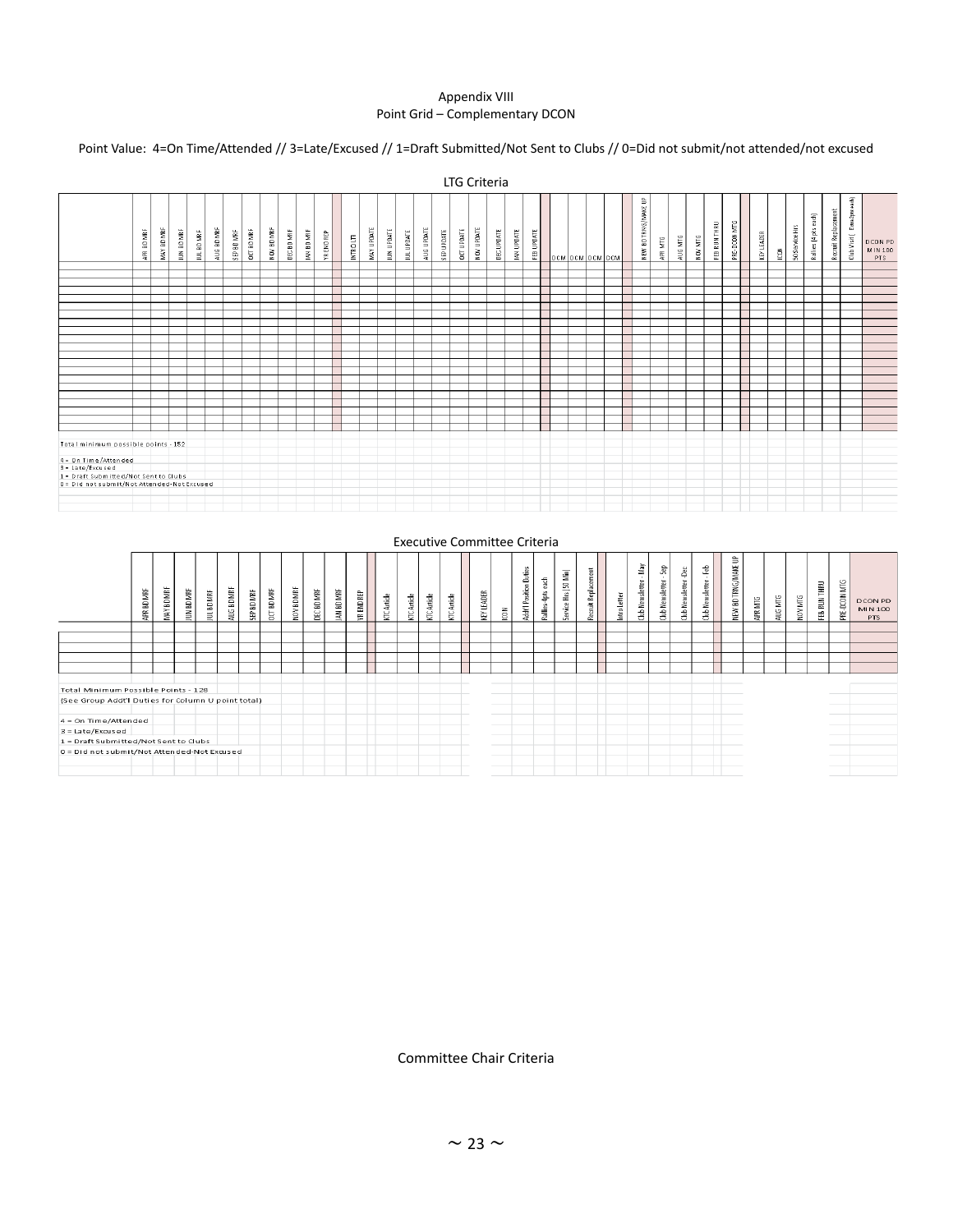|                                                                                             | Ë<br>50<br>₽Ě | MAY BD MRF | š<br>6<br>Ě | ₩F<br><b>INL BD</b> | ÑМ<br>$\Xi$<br>aur | MRF<br>읊<br>e, | <b>CCTBD MRF</b> | NOV BD MRF | DEC BD MRF | JAN BD MRF | YR END REP | <b>KEY LEADER</b> | ΓŒ | Service Hrs<br>S. | Directives Created | $\epsilon$<br>Addtl Position Dut | 튷<br>$\overline{a}$<br>gg.<br>Rallies | KTC Article | KTC Article | KTC Article | KTC Article | Intro Letter | Nay<br>$\sim$<br>Newsletter | និ<br>Newsletter | ë<br>wsletter<br>ž | Newsletter - Feb | ₿<br>NEW BD TRNG/MAKE | APR NTG | МĽ<br>aug | NOV MTG | FEB RUN THRU | ÑМ<br>PRE-DCON | <b>DCON PD</b><br><b>MIN 100</b><br><b>PTS</b> |
|---------------------------------------------------------------------------------------------|---------------|------------|-------------|---------------------|--------------------|----------------|------------------|------------|------------|------------|------------|-------------------|----|-------------------|--------------------|----------------------------------|---------------------------------------|-------------|-------------|-------------|-------------|--------------|-----------------------------|------------------|--------------------|------------------|-----------------------|---------|-----------|---------|--------------|----------------|------------------------------------------------|
|                                                                                             |               |            |             |                     |                    |                |                  |            |            |            |            |                   |    |                   |                    |                                  |                                       |             |             |             |             |              |                             |                  |                    |                  |                       |         |           |         |              |                |                                                |
|                                                                                             |               |            |             |                     |                    |                |                  |            |            |            |            |                   |    |                   |                    |                                  |                                       |             |             |             |             |              |                             |                  |                    |                  |                       |         |           |         |              |                |                                                |
|                                                                                             |               |            |             |                     |                    |                |                  |            |            |            |            |                   |    |                   |                    |                                  |                                       |             |             |             |             |              |                             |                  |                    |                  |                       |         |           |         |              |                |                                                |
|                                                                                             |               |            |             |                     |                    |                |                  |            |            |            |            |                   |    |                   |                    |                                  |                                       |             |             |             |             |              |                             |                  |                    |                  |                       |         |           |         |              |                |                                                |
| Total Minimum Possible Points - 128<br>(See Group Addt'l Duties for Column "R" point total) |               |            |             |                     |                    |                |                  |            |            |            |            |                   |    |                   |                    |                                  |                                       |             |             |             |             |              |                             |                  |                    |                  |                       |         |           |         |              |                |                                                |
| $4 = On$ Time/Attended                                                                      |               |            |             |                     |                    |                |                  |            |            |            |            |                   |    |                   |                    |                                  |                                       |             |             |             |             |              |                             |                  |                    |                  |                       |         |           |         |              |                |                                                |
| $3 =$ Late/Excused                                                                          |               |            |             |                     |                    |                |                  |            |            |            |            |                   |    |                   |                    |                                  |                                       |             |             |             |             |              |                             |                  |                    |                  |                       |         |           |         |              |                |                                                |
| 1 = Draft Submitted/Not Sent to Clubs                                                       |               |            |             |                     |                    |                |                  |            |            |            |            |                   |    |                   |                    |                                  |                                       |             |             |             |             |              |                             |                  |                    |                  |                       |         |           |         |              |                |                                                |
| O = Did not submit/Not Attended-Not Excused                                                 |               |            |             |                     |                    |                |                  |            |            |            |            |                   |    |                   |                    |                                  |                                       |             |             |             |             |              |                             |                  |                    |                  |                       |         |           |         |              |                |                                                |
|                                                                                             |               |            |             |                     |                    |                |                  |            |            |            |            |                   |    |                   |                    |                                  |                                       |             |             |             |             |              |                             |                  |                    |                  |                       |         |           |         |              |                |                                                |

# Additional Point Value for Duties of Executive Group/Committee Chairs

| Governor (Additional Position Duties Section):                                                | Point Value    |              |     |             |                               |  | Apr  May Jun  Jul  Aug Sep  Oct  Nov Dec Jan  Feb  Mar |  |
|-----------------------------------------------------------------------------------------------|----------------|--------------|-----|-------------|-------------------------------|--|--------------------------------------------------------|--|
| Attend GATC                                                                                   | 4 points       |              |     |             |                               |  |                                                        |  |
| Attend Kiwanis Board Meetings                                                                 | 2 points each. |              |     |             |                               |  |                                                        |  |
| Attend New Club Charter Presentation/Meeting                                                  | 2 points each  |              |     |             |                               |  |                                                        |  |
| Prepare with Administrator and Distribute 14 days advance (Board Meeting Agenda/Packing List) | 2 points each  |              |     |             |                               |  |                                                        |  |
| Weekly meeting with Administrator                                                             | 2 points each  |              |     |             |                               |  |                                                        |  |
| Meet with Director of Committees                                                              | 2 points each  |              |     |             |                               |  |                                                        |  |
| Submit article to Kiwanews and/or Circle of Sharing                                           | 2 points each  |              |     |             |                               |  |                                                        |  |
| Submit monthly report to International Trustee (advise Administrator when submitted)          | 2 points each  |              |     |             |                               |  |                                                        |  |
| Provide Board with topics for monthly updates/newsletters (approval of Administrator)         | 2 points each  |              |     |             |                               |  |                                                        |  |
| Send Board reminders of due dates                                                             | 2 points each  |              |     |             |                               |  |                                                        |  |
| Monthly newsletters to Club President/Vice President                                          | 2 points each  |              |     |             |                               |  |                                                        |  |
| LTG DCM Attendance                                                                            | 4 points each  |              |     |             |                               |  |                                                        |  |
|                                                                                               |                |              |     |             |                               |  |                                                        |  |
|                                                                                               |                |              |     |             |                               |  |                                                        |  |
| Secretary/Treasurer (Additional Position Duties Section):                                     | Point Value    | Apr  May Jun | Jul |             | Aug  Sep  Oct  Nov  Dec   Jan |  | Feb   Mar                                              |  |
| Attend Executive Committee Meetings as scheduled                                              | 4 points each  |              |     |             |                               |  |                                                        |  |
| Approved Board Meeting Minutes distributed                                                    | 4 points each  |              |     |             |                               |  |                                                        |  |
| Publish/Maintain District Club Directory (Publish quarterly with revisions)                   | 4 points each  |              |     |             |                               |  |                                                        |  |
| Monthly update of MRF Report on Google Docs/send Club MRFs to appropriate LTG                 | 4 points/mo    |              |     |             |                               |  |                                                        |  |
| LTG DCM Attendance                                                                            | 4 points each  |              |     |             |                               |  |                                                        |  |
|                                                                                               |                |              |     |             |                               |  |                                                        |  |
|                                                                                               |                |              |     |             |                               |  |                                                        |  |
| Bulletin Editor (Additional Position Duties Section):                                         | Point Value    | Apr  May Jun | Jul | Aug Sep Oct | Nov Dec Jan                   |  | Feb Mar                                                |  |
| Attend Executive Committee Meetings as scheduled                                              | 4 points each  |              |     |             |                               |  |                                                        |  |
| Approval of KTC Issue (week advance of publication - publication on Exec Group Report)        | 4 points each  |              |     |             |                               |  |                                                        |  |
| Attend Executive Committee Meetings as scheduled                                              | 4 points each  |              |     |             |                               |  |                                                        |  |
| LTG DCM Attendance                                                                            | 4 points each  |              |     |             |                               |  |                                                        |  |
|                                                                                               |                |              |     |             |                               |  |                                                        |  |
|                                                                                               |                |              |     |             |                               |  |                                                        |  |
| Director of Committees (Additional Position Duties Section):                                  | Point Value    | Apr  May Jun | Jul |             | Aug  Sep  Oct  Nov  Dec  Jan  |  | Feb   Mar                                              |  |
| Attend Executive Committee Meetings as scheduled                                              | 4 points each  |              |     |             |                               |  |                                                        |  |
| Contact with Committee Chairs (Must advise Administrator/Goveror of meeting schedule)         | 2 points each  |              |     |             |                               |  |                                                        |  |
| Create Committee Workshop Identifying need for Committee Structure and Duties                 | 4 points       |              |     |             |                               |  |                                                        |  |
| Ensure Committee Directives are created and followed                                          | 4 points each  |              |     |             |                               |  |                                                        |  |
| Meet & Update District Governor/Administrator on Committee work being completed               | 4 points each  |              |     |             |                               |  |                                                        |  |
| LTG DCM Attendance                                                                            |                |              |     |             |                               |  |                                                        |  |